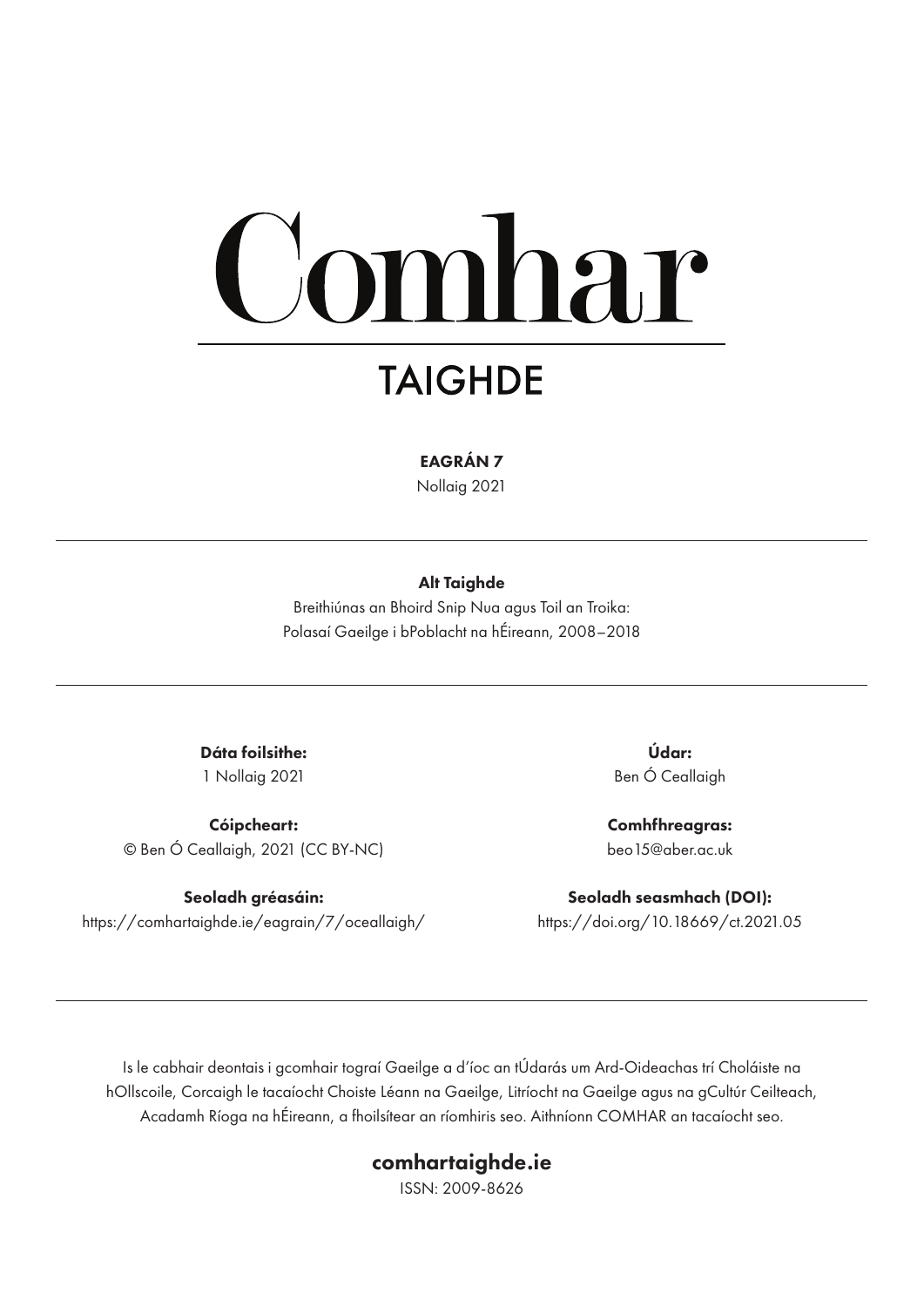# Breithiúnas an Bhoird Snip Nua agus Toil an Troika: Polasaí Gaeilge i bPoblacht na hÉireann, 2008–2018

## Ben Ó Ceallaigh

#### Achoimre

Déantar plé san alt seo ar pholasaí Gaeilge i bPoblacht na hÉireann sna deich mbliana a lean cliseadh eacnamaíochta 2008. Cé go ndearnadh athruithe móra ar pholasaithe teanga le linn na géarchéime seo — an ghéarchéim ba mhó i stair an stáit — is beag iarracht a rinneadh go dtí seo i litríocht sochtheangeolaíochta na Gaeilge le iad a phlé i gcomhthéacs an chúlaithe agus freagra an stáit air.

Pléitear anseo cuid de na polasaithe nua a tháinig isteach sa tréimhse seo, go háirithe an *Straitéis 20 Bliain don Ghaeilge 2010–2030* agus *Acht na Gaeltachta 2012*, agus déantar an argóint gur polasaithe nualiobrálacha iad seo, toradh ar fhreagra nualiobrálach an stáit ar an gcúlú eacnamaíochta.

Is idé-eolaíocht é an nualiobrálachas a mhaíonn nár chóir don stát idirghabháil a dhéanamh sa mhargadh ach amháin le tacú le lucht caipitil. Cé gur tháinig an nualiobrálachas chun tosaigh go hidirnáisiúnta ó na 1970idí i leith, is le fás an Tíogair Cheiltigh a tháinig borradh faoi in Éirinn. Cuireadh fuadar ní ba mhó faoi nualiobrálú polasaí poiblí tar éis 2008, nuair a bhí tionchar suntasach ar pholasaí stáit ag an *Special Group on Public Service Numbers and Expenditure Programmes* ('an Bord Snip Nua') agus an 'Troika', a bhí i bhfeighil ar bhainistiú an gheilleagair ó 2010–2013.

Léirítear san alt seo gur ionann cur chuige leamh an stáit i leith an *Straitéis 20 Bliain* agus *Acht na Gaeltachta 2012* agus tarraingt siar mór ón ról a bhíodh ag an stát i gcur chun cinn na Gaeilge. Maítear gur léiriú é polasaí Gaeilge an stáit sa tréimhse seo ar an neamhréiteach bunúsach atá idir an nualiobrálachas agus an t-athneartú teanga. Chomh maith le polasaithe oifigiúla, úsáidtear na ciorruithe ollmhóra a cuireadh i bhfeidhm ar earnáil na Gaeilge mar léiriú ar pholasaí 'folaithe' agus déantar plé ar an ngné thábhachtach seo de pholasaí teanga, gné nach bhfuil mórán airde tugtha uirthi sa litríocht in Éirinn go dtí seo.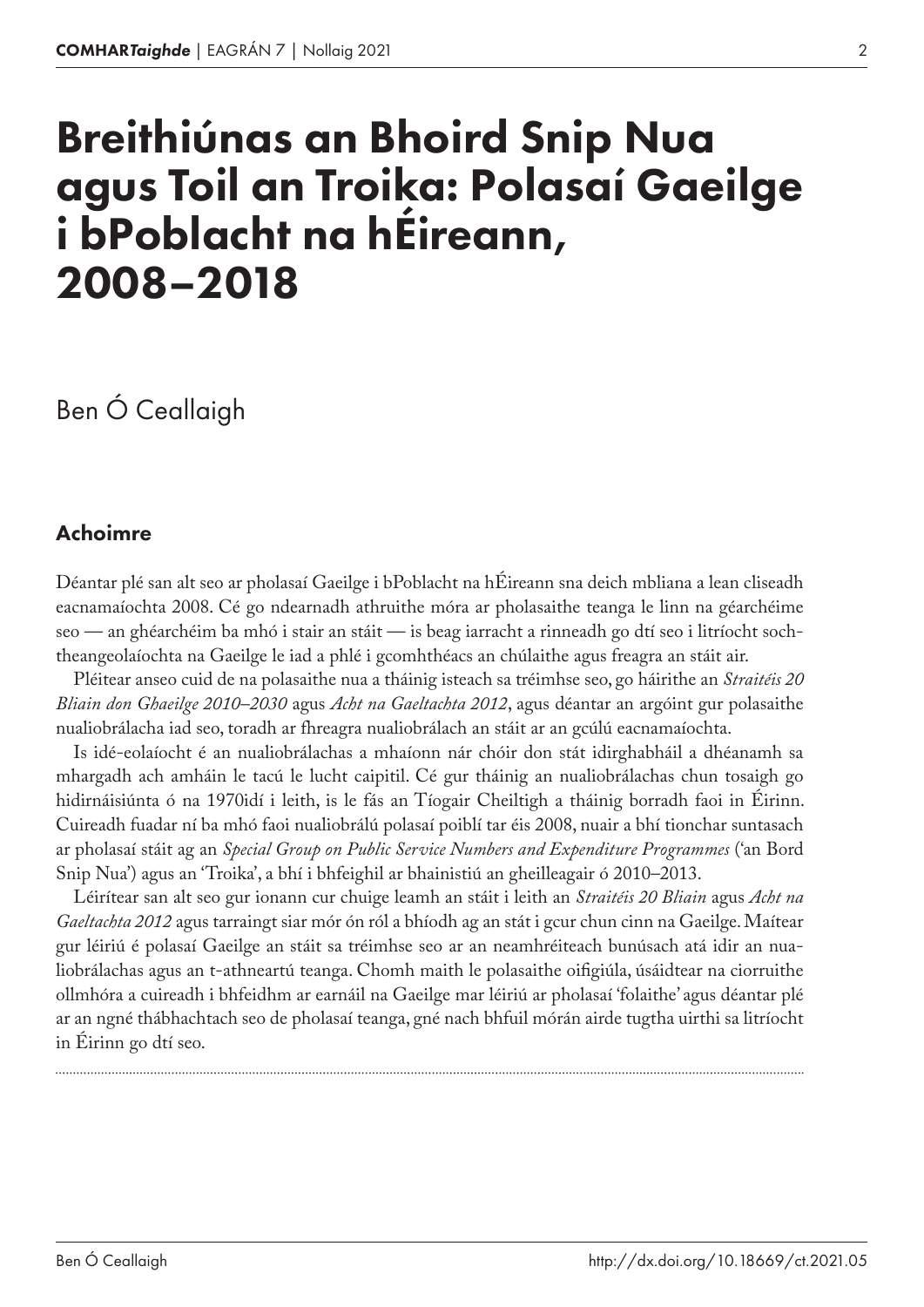#### Réamhrá

I bhFómhar na bliana 2008 thosaigh an ghéarchéim eacnamaíochta ba mheasa a bhí i bPoblacht na hÉireann ('Éire' feasta, de ghrá na gontachta) ó bunaíodh an stát. Cuid de ghéarchéim idirnáisiúnta a bhí ann — cliseadh a bhí beagnach chomh dona le ceann 1929, a áirítear mar an ghéarchéim ba mheasa riamh i stair an chaipitleachais thionsclaithe (Gamble 2009). In Éirinn bhí an ghéarchéim a thosaigh in 2008 ní ba mheasa ná mar a bhí i go leor tíortha eile, agus bhí tionchar i bhfad ní ba mhó aige ar an tír ná a bhí ag cliseadh Wall Street in 1929. I dtuairisc a réitíodh don Chiste Airgeadaíochta Idirnáisiúnta (CAI feasta; IMF i mBéarla), maíodh gurb í géarchéim na hÉireann 'the costliest banking crisis in advanced economies since at least the Great Depression' (Laeven agus Valencia 2012: 20). I dtuairisc eile a cuireadh faoi bhráid na heagraíochta céanna, dúradh '[t]he extent and rapidity of Ireland's fiscal deterioration in the latter part of the 2000s was virtually unprecedented among post war industrial country experiences' (Donovan 2016: 11).

Ar ndóigh, ba mhór an tionchar a bhí aige seo ar chúrsaí sóisialta agus polaitiúla, agus tá neart plé déanta air sin ó shin (m.sh. Coulter agus Nagle 2014; Roche et al. 2017). Is beag aird a tugadh go dtí seo ar an tionchar a bhí ag an tréimhse chorraitheach seo ar pholasaí Gaeilge, áfach. Cé go n-aithnítear i litríocht na pleanála teanga gur chóir an 'teangalárnachas' a sheachaint (Edwards 2007), is ar chúrsaí teanga *per se* a díríodh formhór an fhuinnimh i sochtheangeolaíocht na Gaeilge ó 2008 i leith (m.sh. Lenoach et al. 2012; Ó hIfearnáin agus Walsh 2018).

D'fhonn peirspictíocht eile a chur ar fáil, déantar plé san alt seo ar thionchar na géarchéime eacnamaíochta ar chuid de na forbairtí ba thábhachtaí i bpolasaí oifigiúil Gaeilge idir 2008 agus 2018. Pléitear go háirithe an *Straitéis 20 Bliain don Ghaeilge 2010–2030* agus *Acht na Gaeltachta 2012* (Rialtas na hÉireann 2010; 2012), agus an tionchar a bhí ag tréimhse na déine ('austerity') ar na polasaithe seo agus ar na príomhinstitiúidí a bhaineann lena gcur i bhfeidhm. Cuirfear béim faoi leith ar nádúr nualiobrálach an stáit, agus léireofar an chaoi a dtagann sé seo salach ar riachtanais an aisiompaithe teanga.

Le cur le dearcadh Uí Riagáin '[that the] various dimensions of Irish language policy have been heavily conditioned by the way the Irish economy and, in turn, Irish society has developed since independence' (1996: 36), áitítear gur sampla é an tréimhse seo de chothromaíocht phoncaithe ('punctuated equilibrium'), mar a thugann scoláirí polasaí poiblí air — athrú tobann i bpolasaithe nach raibh ag athrú ach go mall roimhe sin (Cairney 2012: 172–199). Maífear gurb ionann na hathruithe móra a tháinig ar chur chuige an stáit i leith na Gaeilge le linn an ama seo agus nualiobrálú pholasaí teanga na tíre.

#### Bás an Tíogair Cheiltigh

Tar éis blianta fada d'fhás an-mhall, mhéadaigh geilleagar na hÉireann as cuimse le linn na 1990idí agus le linn bhlianta luatha na mílaoise nua. Bhí an 'Tíogar Ceilteach' seo bunaithe, cuid mhaith, ar pholasaithe an nualiobrálachais, agus Éire aitheanta go hidirnáisiúnta ag an am mar eiseamláir de na polasaithe sin (Kirby 2010). Cé go mbaintear mí- nó ró-úsáid as an téarma amanta, is é is ciall leis an nualiobrálachas ná tréimhse reatha an chaipitleachais. Tháinig sé chun tosaigh sna 1970idí mar fhreagra ar chúlú eacnamaíochta an ama sin. Cuireadh i bhfeidhm é sa mBreatain Mhór agus i Meiriceá ar dtús (bhí Margaret Thatcher agus Ronald Reagan beirt an-oscailte faoina meas ar theoiriceoirí nualiobrálacha), agus lean formhór thíortha an domhain a sampla ó shin. Áitíonn teoiricithe nualiobrálacha nár chóir don stát idirghabháil a dhéanamh sa margadh ach amháin le tacú le lucht caipitil (Mirowski 2013). In Éirinn an Tíogair Cheiltigh, b'ionann seo agus rátaí cánach an-íseal a ghearradh ar chorparáidí (dar le scoláirí amhail McCabe (2013) gur tearmann cánach í Éire), agus tacú le forbróirí réadmhaoine le polasaithe pleanála fabhracha. Cé gur fhás an geilleagar go mór, dar le Kirby (2010) gur 'teip shóisialta' a bhí ann, toisc nár úsáideadh an saibhreas nua seo le héagothromaíocht struchtúrtha a leigheas.

Nuair a phléasc an bolgán, ba dhuairc an cás inar fágadh an tír. Mar a mhínítear thuas, ba mheasa i bhfad an ghéarchéim idirnáisiúnta in Éirinn ná i bhformhór na dtíortha eile — dá mhéad an fás a spreag polasaithe nualiobrálacha sa ngearrthéarma, thit cúrsaí as a chéile dá réir nuair a chuaigh bainc mhóra idirnáisiúnta amhail Lehman Brothers faoi leachtú, agus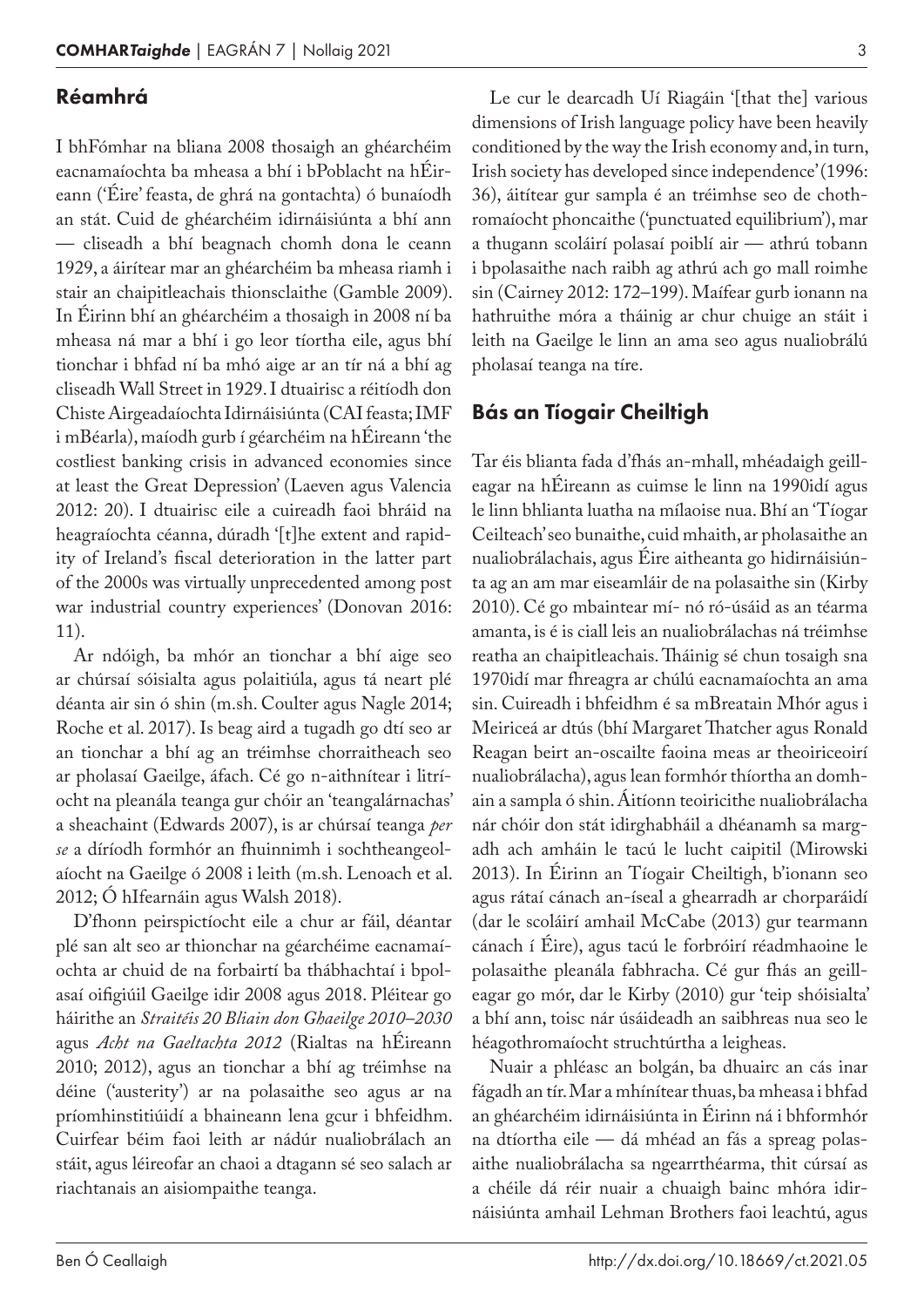nuair a lean bainc Éireannacha iad gan mhoill. Le dul i ngleic leis seo, tarrtháladh bainc phríobháideacha in Éirinn le €70 billiún d'airgead poiblí. Tosaíodh ar pholasaithe na déine a chur i bhfeidhm agus rinneadh ciorruithe ollmhóra ar chaiteachas poiblí sna blianta tar éis 2008.

Ó thaobh chomhthéacs an ailt seo de, is tábhachtach a lua freisin gur ghlac an CAI, an Banc Ceannais Eorpach agus an Coimisiún Eorpach (an 'Troika') smacht ar stiúradh an gheilleagair in 2010, le himpleachtaí suntasacha do pholasaí teanga, mar a phléitear thíos.

#### An Bord Snip Nua agus An Troika

Ba leasainm é an 'Bord Snip Nua' ar ghrúpa dar teideal an *Special Group on Public Service Numbers and Expenditure Programmes* — leasainm a bhí bunaithe ar cheann an chéad Bhoird Snip, grúpa a mhol ciorruithe móra mar fhreagra ar chúlú eacnamaíochta na 1980idí. Thionóil aire airgeadais na linne, Brian Lenihan, an grúpa seo ag deireadh 2008 le moltaí a chur faoi bhráid an rialtais faoin gcaoi ab fhearr le dul i ngleic leis an ngéarchéim. Foilsíodh a dtuairisc i mí an Mheithimh 2009 (McCarthy et al. 2009a, 2009b). Níor aistríodh an tuairisc — ná fiú ainm oifigiúil an ghrúpa — go Gaeilge riamh. Baisteadh *The McCarthy Report* air seo sna meáin, de bharr ainm chathaoirleach an ghrúpa, Colm McCarthy, fear a bhí páirteach sa gcéad Bhord Snip freisin. Mar a deir Mercille agus Murphy, is fada cáil ar McCarthy mar gheall ar a dhílseacht do 'the virtues of laissez-faire economics and market discipline' (2015: 133). Ag teacht leis an gcáil seo, moladh €5.3 billiún de chiorraithe ina thuairisc. Dá antoiscí sin, ba bheag é i gcomórtas leis na ciorruithe a chuirfí i bhfeidhm sna blianta tar éis fhoilsiú na tuairisce — arbh fhiú breis is €20 billiún iad (MacCarthaigh 2017: 149).

Ní dheachaigh an Bord Snip Nua ar chúl sceiche faoina dtuairim faoi thacaíocht don Ghaeltacht ná don Ghaeilge. Go deimhin, mhaígh siad go neamhbhalbh 'differential schemes aimed at Gaeltacht areas are not justifiable' (McCarthy et al. 2009b: 41). Aithníodh ról forásach na Roinne Gnóthaí Pobail, Tuaithe agus Gaeltachta (mar a bhí air ag an am; 'RGPTG' feasta) mar roinn a bhí ann

to promote and support the sustainable and inclusive development of communities, both urban and rural, including Gaeltacht and island communities, thereby fostering better regional balance and alleviating disadvantage, and to advance the use of the Irish language (McCarthy et al. 2009b: 33).

Mar sin féin, moladh go ndúnfaí an roinn ar fad, de bharr 'a relatively lower priority in terms of the existing pressures on the public finances' agus go bhfágfaí na dualgais i leith na Gaeilge nár cuireadh deireadh leo faoin Roinn Oideachais (McCarthy et al. 2009a: 37; 2009b: 36).

Mhol an Bord Snip Nua go ngearrfaí caiteachas stáit 9.4%. Ach ba throime i bhfad an ciorrú a moladh don RGPTG, 38%. Ba é seo an gearradh ba mhó a moladh do roinn stáit ar bith. Taobh istigh den RGPTG, bhí ciorrú 58% molta ar chaiteachas na Gaeltachta agus na n-oileán — céatadán a bhí píosa maith ní b'airde ná aon fho-rannóg eile (Guth na Gaeltachta 2010). Cé nár dúnadh an roinn, mar a phléifear thíos, chaill sí breis is 70% dá buiséad in achar cúig bliana, ag cloí le spiorad na tuairisce, fiú murar cloíodh lena fuarlitir. Mar atá maíte agam in áiteanna eile (m.sh. Ó Ceallaigh 2020), baineann na ciorruithe éagothroma seo ar sholáthar don teanga le nádúr an nualiobrálachais, agus an claonadh atá aige in aghaidh idirghabhálacha stáit ar son rudaí nach bhfuil luach ard margaidh orthu.

Is ar mholadh an Bhoird Snip Nua a cuireadh deireadh le go leor scéimeanna tacaíochta don Ghaeltacht, dála *Scéim Labhairt na Gaeilge*, deontais tithíochta agus ollscolaíochta do mhuintir na Gaeltachta, agus scéimeanna eile a bhíodh ann le bonneagar pobail a mhaoiniú. Cé nár bhain siad leis an nGaeltacht ná le cúrsaí teanga go sonrach, bhí tionchar ag gearradh scéimeanna tacaíochta eile don tuath ar an saol sa nGaeltacht freisin, mar shampla an *Clár um Fhorbairt Áitiúil agus um Ionchuimsiú Sóisialta* agus na ciorruithe do scoileanna le níos lú ná 100 dalta (.i. formhór na scoileanna Gaeltachta).

Chomh maith le tuairisc an Bhoird Snip Nua, bhí tionchar nach beag ag an *Memorandum of Understanding* (MOU), a d'aontaigh an rialtas leis an Troika (CAI 2010), ar fhreagra an stáit ar an ngéarchéim. Cé go bhfuil sé deacair an tionchar a bhí ag an Troika ar pholasaithe stáit a thomhas go cruinn, ba dheacair a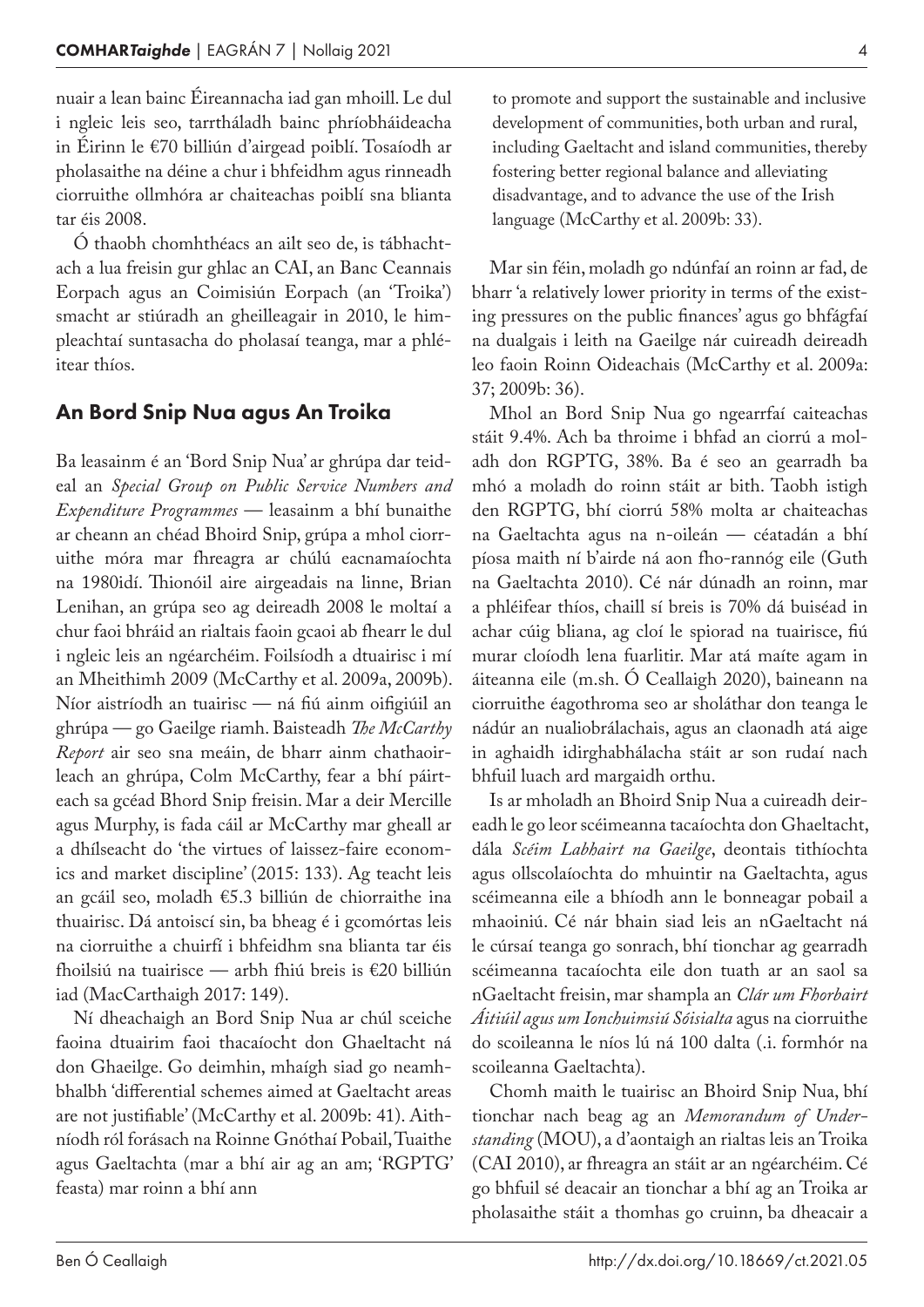shéanadh gurbh ann dó, go háirithe nuair a chuimhnítear ar a gcáil mar institiúidí atá lárnach i gcur chun cinn an nualiobrálachais go hidirnáisiúnta (Allen agus O'Boyle 2013: 13–20). Go deimhin, mar atá aitheanta ag údair eile (m.sh. Murphy agus Dukelow 2016: 322), b'iomaí cosúlacht a bhí idir an MOU agus an *National Recovery Plan 2011–2014*. De réir an MOU, bhí gá le déine agus príobháidiú ar réimsí den saol poiblí a bhí cosanta ar an bpríobháidiú roimhe sin (Mercille agus Murphy 2015: 90–106). Mar a deir Dukelow (2015), áfach, de bharr chomh mionnaithe is a bhí an stát don nualiobrálachas fiú roimh 2008, ar bhealach ní raibh an Troika ach ag moladh polasaithe a bhí ó lucht na cumhachta cheana. Is fiú a aithint anseo freisin gur beag saoirse a bhíonn ag tíortha beaga mar Éire de ghnáth le haon cheo a dhéanamh nach dtagann le riachtanas an mhargaidh. Fiú dá mba mhian leis na polaiteoirí é, bíonn faitíos orthu i gcónaí go bhfágfaidh infheisteoirí móra an tír le hinfheistiú in áit atá níos fabhraí dóibh agus go gcaillfear poist dá bharr. Ar an gcaoi seo cuireann an caipitleachas bac ar athruithe móra polasaí a thiocfadh salach ar rátaí brabúis na huasaicme (Block 2020 [1977]).

Bíonn sé deacair a chruthú má chuirtear iachall ar stát polasaithe áirithe a chur i bhfeidhm (Cairney 2012: 256). Mar a mhíníonn Murphy agus Dukelow, áfach, níl aon dabht ach go raibh tionchar an Troika le feiceáil cuid mhaith i luas na n-athruithe polasaí, agus an tsaoirse a bhí ag lucht na cumhachta 'to advance change without the domestic vetoes they might otherwise have expected' (2016: 322). Mar a mhínigh Crenson ina shaothar tábhachtach ar pholasaí poiblí (1971: 125), is minic gur leor cáil institiúidí cumhachtacha leis an méid atá uathu a bhaint amach is olc an seans go raibh ar an Troika ciorruithe don Ghaeilge a lua, fiú. Tugann saothar Bachrach agus Baratz (1963) agus Lukes (1974), scoláirí a bhí páirteach sa díospóireacht ar 'chumhacht pobail' — díospóireacht cháiliúil san eolaíocht pholaitiúil ar nádúr na cumhachta — tuiscint níos doimhne dúinn air seo. Mar a mhínigh na húdair seo, is minic 'dara aghaidh na cumhachta' ('the second face of power') in úsáid ag grúpaí le rudaí a choinneáil ó shúile an phobail, nó ó chlár follasach oibre an stáit. Ar ndóigh, is beag an méid a chaitear ar chúrsaí teanga i gcomhthéacs chaiteachas iomlán an stáit. Ach de bharr na cáile atá ar an Troika agus donacht an chruacháis eacnamaíochta,

chomh maith leis an ngá do stáit bheaga mar Éire le hinfheisteoirí a shásamh agus cloí le gnáthchleachtas idirnáisiúnta i bpolasaí poiblí (Cairney 2012: 11, 16), ba bheag an seans go dtiocfadh polasaithe Gaeilge slán le linn na héigeandála seo.

Cé gur léirigh Ó Giollagáin et al. in 2007 go raibh géarghá le tuilleadh infheistíochta sa nGaeltacht, le tús na géarchéime eacnamaíochta in 2008, ba é a mhalairt glan a tharla. Mar a thuarfadh go leor den scoláireacht ar an mbeartas poiblí, ar bhealach eacnamaíochta 'treospleách' ('path dependent') a bhí Éire roimh 2008, is é sin le rá 'initial moves in one direction elicit[ed] further moves in that same direction … [with] the trajectory of change up to that point *constrain[ing]* the trajectory after that point' (Kay 2005: 553, béim sa mbuntéacs). Cuireadh, dá bharr, go leor polasaithe nualiobrálacha i bhfeidhm sna hearnálacha poiblí agus príobháideacha tar éis 2008, le tionchar suntasach ar pholasaithe Gaeilge a tháinig isteach tar éis an chliste, mar a phléifear anois.

#### An Straitéis 20 Bliain don Ghaeilge 2010–2030

Is ar éigean a d'fhéadfadh an t-am a seoladh an *Straitéis 20 Bliain don Ghaeilge 2010–2030* ('Straitéis' feasta) a bheith mórán ní ba mhífhabhraí — cuireadh é os comhair an phobail an tseachtain chéanna ar ghlac an Troika smacht ar gheilleagar na tíre. Is beag an t-ionadh, mar sin, nach raibh inti ach spriocanna teibí, gan mórán taca — go háirithe i gcomparáid le tuairisc Uí Ghiollagáin et al. (2007), a raibh an Straitéis in ainm is a bheith mar fhreagra air (féach an chomparáid idir an dá cháipéis in Ó Giollagáin 2018).

Mar bharr ar a príomhaidhm chun líon na saoránach dátheangach a mhéadú, deirtear sa Straitéis go bhfuil sé de sprioc ag an stát 250,000 cainteoir laethúil taobh amuigh den chóras oideachais a chruthú faoi 2030, méadú 25% ar líon na gcainteoirí laethúla sa nGaeltacht san áireamh (Rialtas na hÉireann 2010: 3, 9). Chuige seo, theastódh méadú bliantúil de bheagnach 6%.

Dá uaillmhianaí na spriocanna seo (agus dar le Ó hÉallaithe (2017) go bhfuil siad doshroichte), ba shuarach na moltaí sonracha a tugadh lena mbaint amach, agus ba shuaraí arís an iarracht a rinneadh leis na moltaí sin a chur i bhfeidhm ó shin i leith.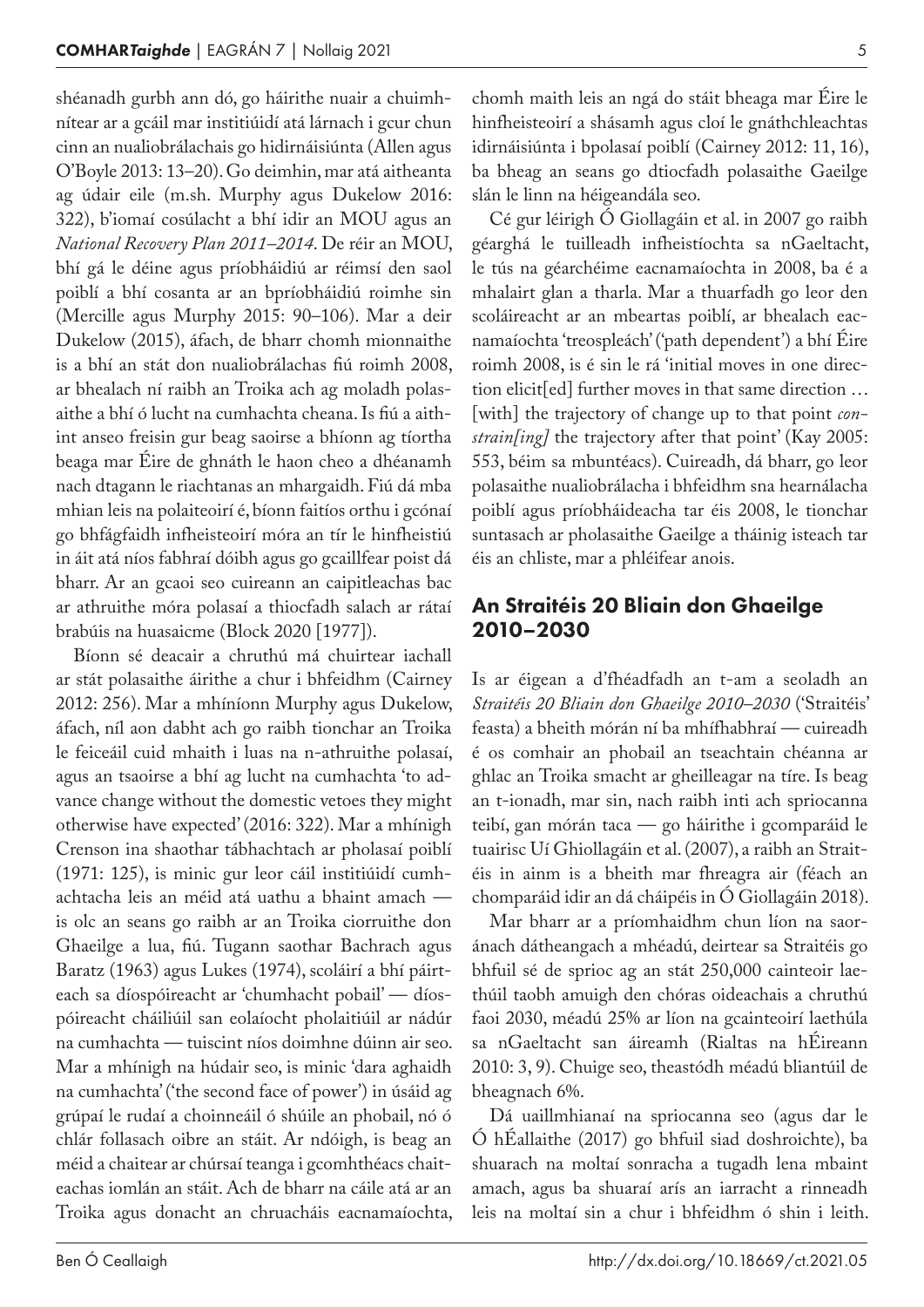Cé gur chuir scoláirí fáilte roimpi ag an tús (Walsh 2011), ba ghearr nó gur léir dóibh gur 'geall le corpán' í (Walsh 2014). Léiriú beacht air seo é tuairisc Roinn an Taoisigh ar chur i bhfeidhm na Straitéise sa roinn sin, a foilsíodh in 2015. Ní raibh sa 'tuairisc' úd ach 225 focal, inar tugadh le fios gurb é an Taoiseach cathaoirleach an choiste Oireachtais a bhí ann leis an Straitéis a bhainistiú, go raibh plé á dhéanamh leis an AE chun deireadh a chur leis an moill ar sheirbhís iomlán aistriúcháin ansin, agus go mbeadh poist sa roinn amach anseo a mbeadh an Ghaeilge riachtanach lena n-aghaidh, cé nárbh ann dá leithéid ag an am (Roinn an Taoisigh 2015).

Chomh maith leis sin, bhí cosúlachtaí chomh mór sin idir an tuairisc mhonatóireachta ar an Straitéis a d'fhoilsigh an RGPTG in 2014 gur cosúil gur bradaíl ó thuairiscí ranna éagsúla a bhí ann (Ó Coimín 2014). Léiriú é seo ar an bhfáth a raibh saineolaithe den tuairim gur chóir go mbeadh cúram na monatóireachta ar an gCoimisinéir Teanga, seachas cead a bheith ag an RGPTG monatóireacht a dhéanamh uirthi féin. Gan ach an iarracht lag seo déanta chun an Straitéis a chur i bhfeidhm, is beag difríocht a rinne sé gur foilsíodh í riamh, go háirithe agus na ciorruithe buiséid a phléitear thíos curtha san áireamh.

Mar bharr ar an donas seo uile, in 2017 cuireadh deireadh leis an gcoiste Oireachtais a bhí ann le cur i bhfeidhm na Straitéise a stiúradh, coiste a raibh an Taoiseach mar chathaoirleach air. Cé nach gcasadh siad ar a chéile ach go fíorannamh i gcomórtas le coistí eile (Tuairisc.ie 2017), ba bhuille eile do bhrí na Straitéise é seo. Tagann coincheap 'pholasaí an phlacebo' chun cuimhne ( Jordan agus Richardson 1987: 233) — polasaí nach ann dó ach leis an gcuma a chur ar chúrsaí go bhfuil rud ag tarlú i réimse nach cloch mhór ar phaidrín an stáit é.

Ina fhianaise seo uile, ní údar iontais é gur léirigh tuairisc a rinneadh do TG4 in 2018 nach raibh aon chuid de na struchtúir a moladh leis an Straitéis a chur i bhfeidhm ag feidhmiú, agus nár bunaíodh a bhformhór riamh (Tuairisc.ie 2018a).

Bunaithe ar an bhfianaise stairiúil, d'fhéadfaí a áiteamh gurbh olc an seans go gcuirfí an Straitéis ar fad i bhfeidhm fiú muna mbeadh géarchéim eacnamaíochta ann (Ó Ceallaigh 2019: 9–16), ach ó tharla go raibh, ba mheasa arís an scéal. Ach cé go ndúirt polaiteoirí gur chuir an ghéarchéim as do chur i bhfeidhm na Straitéise (Brennan 2010; Seanad Éireann 2017), is dóigh freisin gur leithscéal úsáideach a bhí sa ngéarchéim le gearradh siar ar bhealach ar thacaíocht don Ghaeilge. Thapaigh lucht na cumhachta an deis leis seo a dhéanamh, óir mholfadh teoiricí an nualiobrálachais nár chóir dó a bheith chomh láidir is a bhí. Pléann scríbhneoirí cosúil le Klein (2007), Mirowski (2013) agus Krugman (2015) — a bhuaigh an duais Nobel don eacnamaíocht — an cur chuige seo i dtaobh beartas poiblí i go leor réimsí éagsúla. Tugann Klein 'caipitleachas na hanachaine' ('disaster capitalism') air, agus is cosúil gur sampla eile de é polasaí Gaeilge an stáit tar éis 2008.

Ar an gcaoi seo, bhí an stát in ann luas a chur faoin tarraingt siar ó iarrachtaí athneartaithe teanga a thosaigh sna 1970idí (Ó Riagáin 1997). Mar a deir Mercille agus Murphy (2015: 27) agus iad ag caint ar bheartas poiblí in Éirinn go ginearálta, 'the financial and economic crisis that began in 2008 has facilitated the rolling out of drastic reforms more rapidly and thoroughly than would otherwise have been possible'. Mar ghné lárnach de na leasuithe seo, rinneadh nualiobrálú ar bheartas poiblí, beartas teanga ina measc, 'to a level that had not yet been seen and with a noted vigour on the part of political and economic elites' (Mercille agus Murphy 2015: 27).

In 2018 foilsíodh cáipéis inar leagadh amach plean oibre nua do chur i bhfeidhm na Straitéise. Bhí an plean oibre seo in ainm is a bheith i bhfeidhm idir 2017 agus 2022, ach athainmníodh é mar *Plean Gníomhaíochta 2018–2022* tar éis moill thipiciúil eile (Dáil Éireann 2018a). Athrá ar an Straitéis féin a bhí i gcuid mhaith den phlean seo, ach le clár ama curtha le cuid dá moltaí, ocht mbliana tar éis sheoladh na Straitéise ar dtús. Mar a mhíníonn Ó Giollagáin (2018), is beag atá ann le dul i ngleic le dúshláin reatha na teanga — rud atá chomh fíor céanna faoi *Acht na Gaeltachta 2012*, a phléitear sa gcéad rannóg eile.

#### Acht na Gaeltachta 2012

D'fhéadfaí a mhaíomh gur tábhachtaí i bhfad *Acht na Gaeltachta 2012* ('an tAcht' feasta) ná an Straitéis do thodhchaí na Gaeilge, ó tharla go bhfuil an tAcht á chur i bhfeidhm, murab ionann agus an Straitéis. Ceapadh an tAcht, áfach, chun feidhm reachtúil a thabhairt do chuid de na forálacha a leagadh amach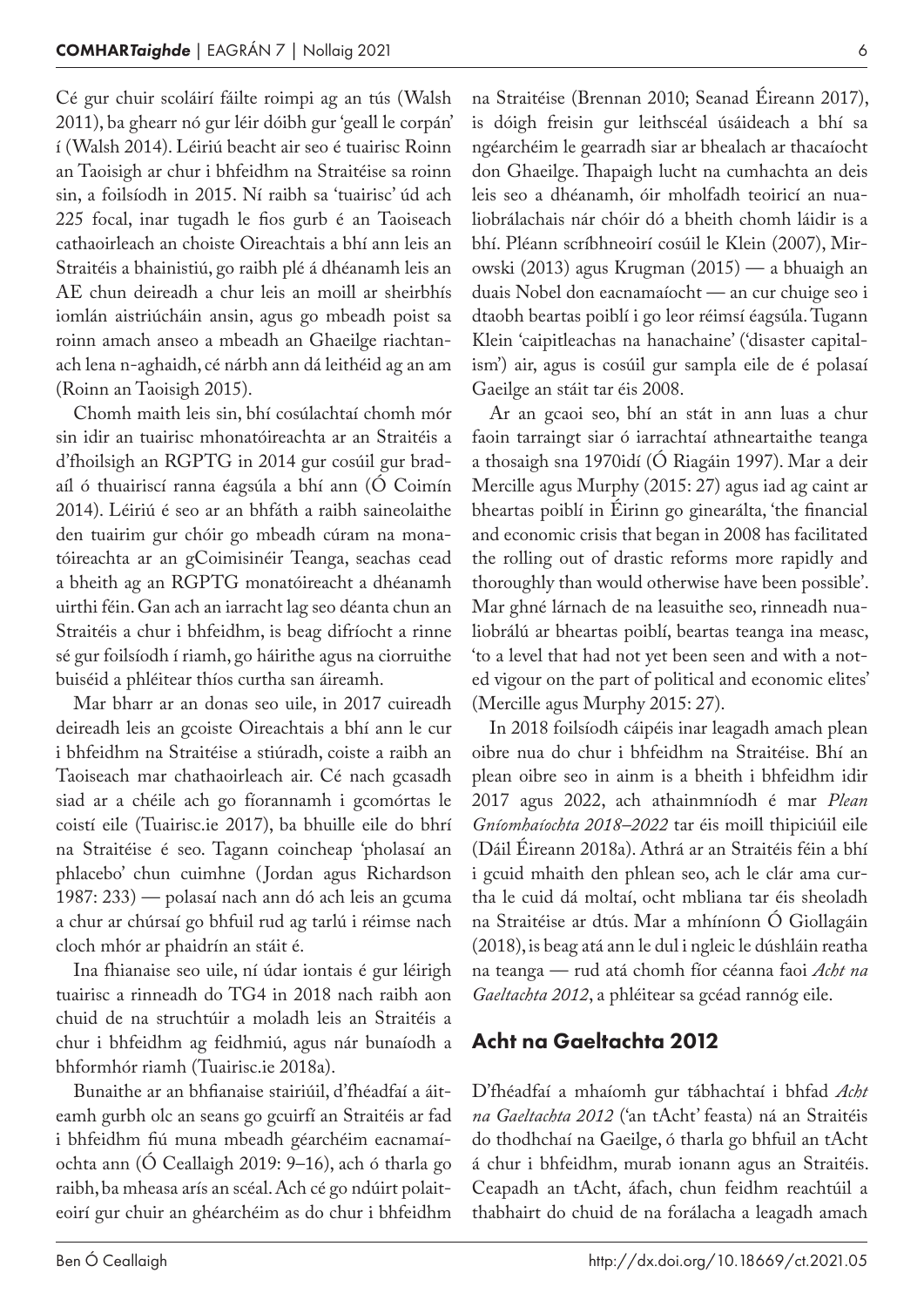sa Straitéis agus le huasdátú a dhéanamh ar *Acht na Gaeltachta 1956*, a leag amach teorainneacha na Gaeltachta reatha. Ba é Acht 2012 an chéad phíosa suntasach reachtaíochta a bhain leis an nGaeltacht le breis is tríocha bliain roimhe ó achtaíodh an reachtaíocht a bhunaigh Údarás na Gaeltachta.

Ba mhór an chonspóid a tharraing an tAcht seo nuair a bhí sé á phlé sa Dáil i samhradh na bliana 2012, agus rinne idir an fhreasúra agus ghrúpaí teanga cáineadh géar air. Cé gur moladh breis agus 150 leasú ar an Acht, dhiúltaigh an rialtas do gach aon cheann acu, rud a spreag an freasúra le siúl amach as an Dáil mar agóid in aghaidh an easpa airde seo ar an daonlathas (O'Brien 2012).

Bunaithe ar mholtaí Uí Ghiollagáin et al. (2007), moltaí ar glacadh leo sa Straitéis, más fíor di (Rialtas na hÉireann 2010: 20), bhí sé de sprioc ag an Acht teorainneacha na Gaeltachta a ath-tharraingt le go dtiocfaidís ní b'fhearr le cleachtas teanga an lae inniu. Is cosúil go raibh tionchar freisin ag moltaí Choimisiún na Gaeltachta (2002: 10) ar an Straitéis, óir ar bhealaí is cosúla a moltaí siúd leis an méid atá sa Straitéis faoi ath-tharraingt na dteorainneacha ná an méid a mhol Ó Giollagáin et al. (2007). Le dul i ngleic le hathshocrú na dteorainneacha, mar chuid d'fhoráil san Acht roinneadh an Ghaeltacht ina 26 limistéar pleanála teanga, agus cuireadh dualgas ar ghrúpaí pobail sna ceantair sin pleananna teanga a scríobh lena stádas Gaeltachta a choinneáil (Roinn Turasóireachta, Cultúir, Ealaíon, Gaeltachta, Spóirt agus Meán 2020: 45–55).

Céim shuntasach a bhí anseo agus dualgas na pleanála teanga, dualgas a bhíodh ar an stát, á leagan ar ghrúpaí deonacha — rud a thugann chun cuimhne cur síos Williams agus Morris (2000: 180) ar an gcaoi a n-úsáideann an nualiobrálachas struchtúir áitiúla go minic le leasuithe suntasacha a chur i gcrích. Tá trácht déanta ag Peck agus Tickell air seo freisin ina n-alt tábhachtach faoin nualiobrálachas, agus go háirithe ar an gcaoi a bhfaigheann grúpaí áitiúla 'responsibility without power, while international institutions and actors [gain] power without responsibility: a form of regulatory dumping … at the local scale, while macrorule regimes [are] remade in regressive and marketized ways' (2002: 386).

Cé go maítear amanta go mba 'frith-ionsaí' in aghaidh lucht stocaireachta na Gaeilge é laige an Achta, toisc go raibh an státseirbhís míshásta gur bunaíodh leithéid TG4 agus Oifig an Choimisinéara Teanga (féach Ó Ceallaigh 2019: 92–93), ní mór cuimhneamh arís ar an gcomhthéacs eacnamaíochta a bhí ann ag an am. Bhí an ráta dífhostaíochta méadaithe ó 5% ag tús 2008 go beagnach 15% in 2012, bhí €70 billiún caite ag an stát ar tharrtháil na mbanc, agus bhí MOU an Troika fós i bhfeidhm, '[which] required a continued liberalisation of Ireland's political economy and increased marketisation of previously protected public spheres' (Murphy 2014: 134). Mar a scríobh Hardiman agus Regan ag an am, '[a]ll budget decisions must be cleared with the Troika, fiscal performance is subject to quarterly reviews and Troika personnel are embedded in the core government departments' (2012: 9).

Go deimhin, tá rian na déine le feiceáil go han-soiléir ar an *Meabhrán Míniúcháin agus Airgeadais* a théann i bpáirt leis an Acht, áit a ndeirtear

[m]eastar gurb é a bheidh sa tsábháil a leanfaidh as Cuid 3 den Bhille [a chuir deireadh le toghchán Údarás na Gaeltachta] ná sábháil tuairim is €100,000 sa bhliain agus sábháil suas go €500,000 gach cúig bliana. Ní shamhlaítear go leanfaidh aon chostais bhreise don Státchiste as na Codanna eile den Bhille (Rialtas na hÉireann 2012: 17).

Is mór idir seo agus na ráitis ó pholaiteoirí éagsúla a mhaígh go mbeadh acmhainní cuí ann leis an Acht a chur i bhfeidhm. Go deimhin, ag teacht le spiorad an mheabhráin seo, baineadh an méid atá curtha ar fáil ó shin do chur i bhfeidhm phróiseas na pleanála teanga ón mbuiséad a bhíodh ann d'fheabhsuithe bóithre sa nGaeltacht, feabhsuithe a theastaíonn go géar i go leor ceantar (Dáil Éireann 2017).

Bhain conspóid agus dua le cur i bhfeidhm an phróisis phleanála teanga seo idir 2012 agus 2018, tréimhse inar ullmhaíodh pleananna d'fhormhór na Gaeltachta. I measc na dtrioblóidí a bhí ann, bhí ganntanas comhairleoirí pleanála teanga le cuidiú le scríobh na bpleananna. Toradh é seo, cuid áirithe ar a laghad, ar an gcaoi ar cuireadh deireadh leis na scoláireachtaí a bhíodh ann do dhaoine le tabhairt faoin máistreacht sa bpleanáil teanga in Acadamh na hOllscolaíochta Gaeilge. Go deimhin, i leaba cumas a thógáil le tacú le feidhmiú an pholasaí nua seo,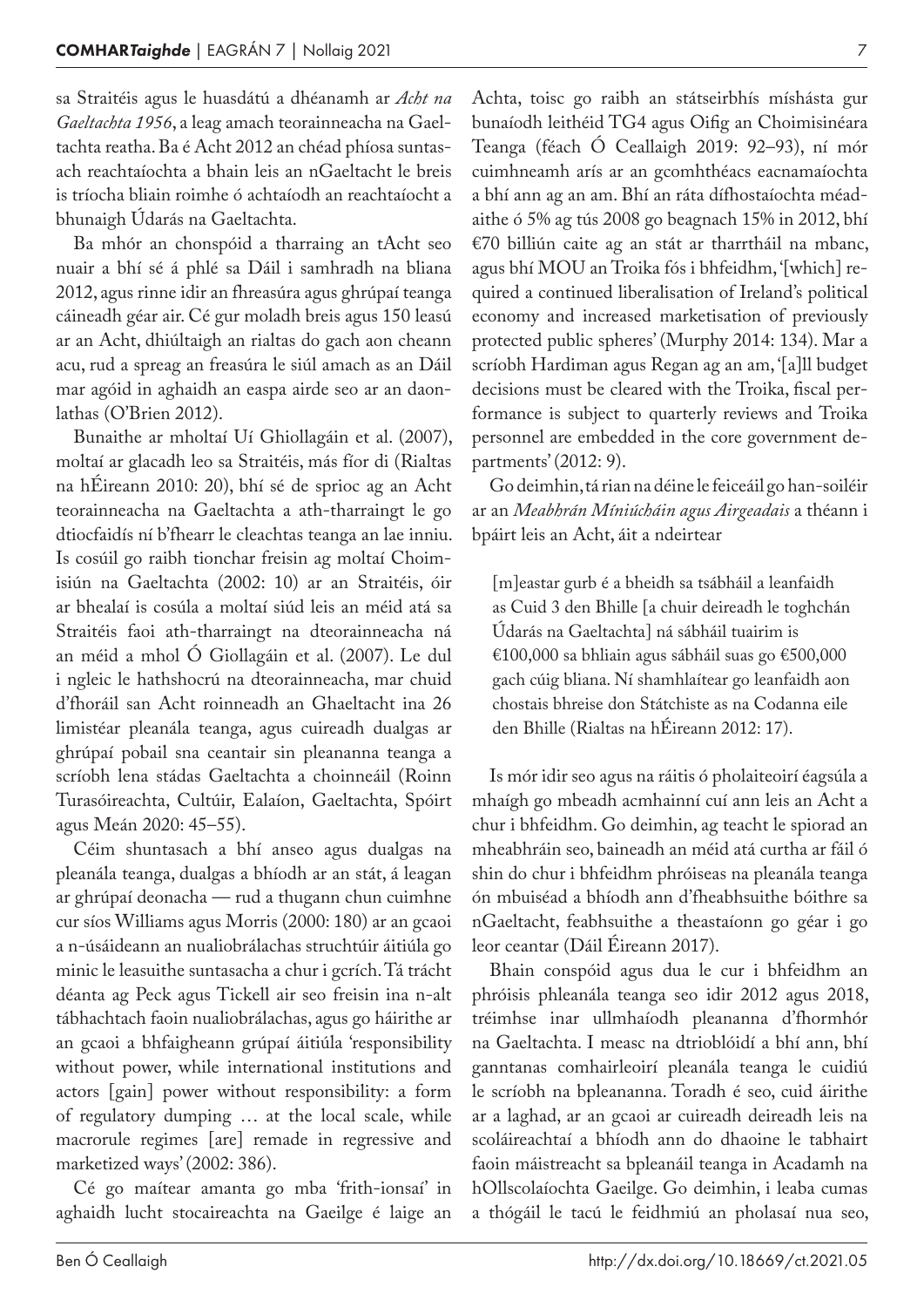rud a mholfaí de réir an dea-chleachtais sa bpleanáil teanga, cuireadh deireadh leis an scoláireacht seo an bhliain chéanna ar tháinig an tAcht seo isteach. Níor chuidigh nádúr gearrthéarmach, 'neamh-thipiciúil' na hoibre comhairleoireachta sin ach an oiread (Ó Ceallaigh 2019: 241–242). Is fiú a lua chomh maith gur ullmhaíodh pleananna teanga sna codanna is laige den Ghaeltacht, agus dá bharr sin, nach dtiocfaidh aon athrú ar theorainneacha na Gaeltachta sa deireadh, rud a bhí mar sprioc ag an bpróiseas pleanála teanga a moladh in Ó Giollagáin et al. (2007). Cé go bhfuil daoine ann a mhaíonn gurbh fhiúntaí i bhfad an buiséad teoranta atá ann don Ghaeltacht a dhíriú ar cheantair nach bhfuil an t-iompú teanga curtha i gcrích iontu i measc fhormhór an phobail cheana (Ó hÉallaithe 2017), is dóchúla ná a mhalairt go mbeadh laghdú ar an mbuiséad pleanála teanga dá ndéanfaí an Ghaeltacht oifigiúil ní ba lú. Ceal spáis, ní dhéanfar tuilleadh plé anseo ar na deacrachtaí eile a bhain leis an bpróiseas pleanála teanga (féach, áfach, Ó Ceallaigh 2019: 237–247).

#### Polasaí folaithe teanga

Mar a mhíníonn Shohamy (2006), chomh maith le haird a thabhairt ar pholasaithe oifigiúla mar a pléadh thuas, ní mór dúinn a bheith airdeallach ar 'pholasaí folaithe teanga', ar céard a *dhéanann* an stát, seachas céard a deirtear sa reitric. Agus dá shoiléire nualiobrálú polasaí teanga sa Straitéis agus san Acht, is soiléire fós é nuair a bhreathnaítear ar an méid a gearradh de bhuiséid institiúidí Gaeltachta agus Gaeilge le linn an chúlaithe eacnamaíochta.

Mar a luadh thuas, ba chuid de chúram an Achta airgead a shábháil trí dheireadh a chur le toghchán an Údaráis, rud a moladh i dtuairisc an Bhoird Snip Nua freisin. Go deimhin, ba é a mhol McCarthy et al. (2009b: 42) deireadh iomlán a chur leis an Údarás, agus a fheidhmeanna a thabhairt d'Enterprise Ireland de bharr an 'high cost per job created' ag an Údarás (McCarthy et al. 2009b: 42). Cosúil leis an RGPTG, níor dúnadh an tÚdarás (is dóigh toisc nárbh fhiú an fhearg phoiblí a spreagfadh gníomh dá leithéid), ach gearradh é go dtí an dúid — ó €25.5 milliún go €6.7 milliún (73.7%) idir 2008 agus 2015 (Údarás na Gaeltachta 2010: 8; 2016: 11). Rinneadh an ciorrú seo ainneoin moltaí i dtuairisc neamhspleách inar dúradh in 2010 gur ghá buiséad €12 milliún ar a laghad a bheith ag an Údarás leis na poist a bhí ann cheana a chaomhnú. Ar ndóigh, thit líon na bhfostaithe i gcliantchomhlachtaí an Údaráis go mór de bharr an ghearrtha seo (Conradh na Gaeilge 2017: 10–11), agus chaill an tÚdarás féin go leor dá fhoireann — ó 130 fostaí in 2008 go 79 in 2018, cuid mhaith de na daoine ba mhó taithí ina measc (Oireachtas Éireann 2018a). Ceal maoinithe, cuireadh deireadh le grúpaí fiúntacha pobail a bhíodh á maoiniú ag an Údarás, amhail Pléaráca (Ó Ceallaigh 2019: 251–255). Cé gur gearradh an tÚdarás chomh trom sin, thug an RGPTG freagracht as an bpróiseas pleanála teanga a pléadh thuas dóibh freisin. Is é an tÚdarás atá freagrach as na coistí deonacha áitiúla a spreagadh chun oibre agus le monatóireacht a dhéanamh ar an dul chun cinn.

Cé gur bhain fadhbanna le toghchán an Údaráis mar a bhí (Ó Ceallaigh 2019: 100–101), ba bhuille mór é gur cuireadh deireadh leis, go háirithe i bhfianaise an méid atá ráite ag go leor scoláirí faoin ngá atá leis an daonlathas áitiúil chun an Ghaeltacht (nó pobal mionteanga ar bith) a chosaint (m.sh. Ó Neachtain 2014). I leaba ceapacháin a bheith bunaithe ar vótaí mhuintir na Gaeltachta, is de réir thoil an aire agus na gcomhairlí contae a bhfuil ceantair Ghaeltachta faoina gcúram a cheaptar an bord anois. Cuid de lárnú cumhachta ní ba leithne a bhí anseo, rud a tharla taobh amuigh den Ghaeltacht freisin. Mar a dúirt Murphy (2014: 134) 'further centralisation of power has been a key institutional strategy of both crisis governments', le go leor 'key decisions and legislative changes hav[ing] bypassed parliamentary processes' le linn na géarchéime. Go deimhin, sa litríocht faoi 'dhara aghaidh na cumhachta' a luadh thuas, tagraítear don chaoi a gceapann stáit a dtacaitheoirí do róil bhainistíochta chun toil lucht na cumhachta a dhéanamh (Bachrach agus Baratz 1970: 54–9, 70; féach freisin Hay 2002: 175).

Cosúil leis an Údarás, chaill an RGPTG formhór a buiséid ag an am céanna ar leagadh tuilleadh dualgas uirthi. Nuair a athainmníodh í mar an Roinn Ealaíon, Oidhreachta, Gnóthaí Réigiúnacha, Tuaithe agus Gaeltachta in 2016 thug polaiteoir amháin 'a Frankenstein department' uirthi, roinn a bhfuil 'bean an tí, ballet, bogs, and broadband' faoina cúram (O'Halloran 2016). Mar a luadh, gearradh buiséad na

Ben Ó Ceallaigh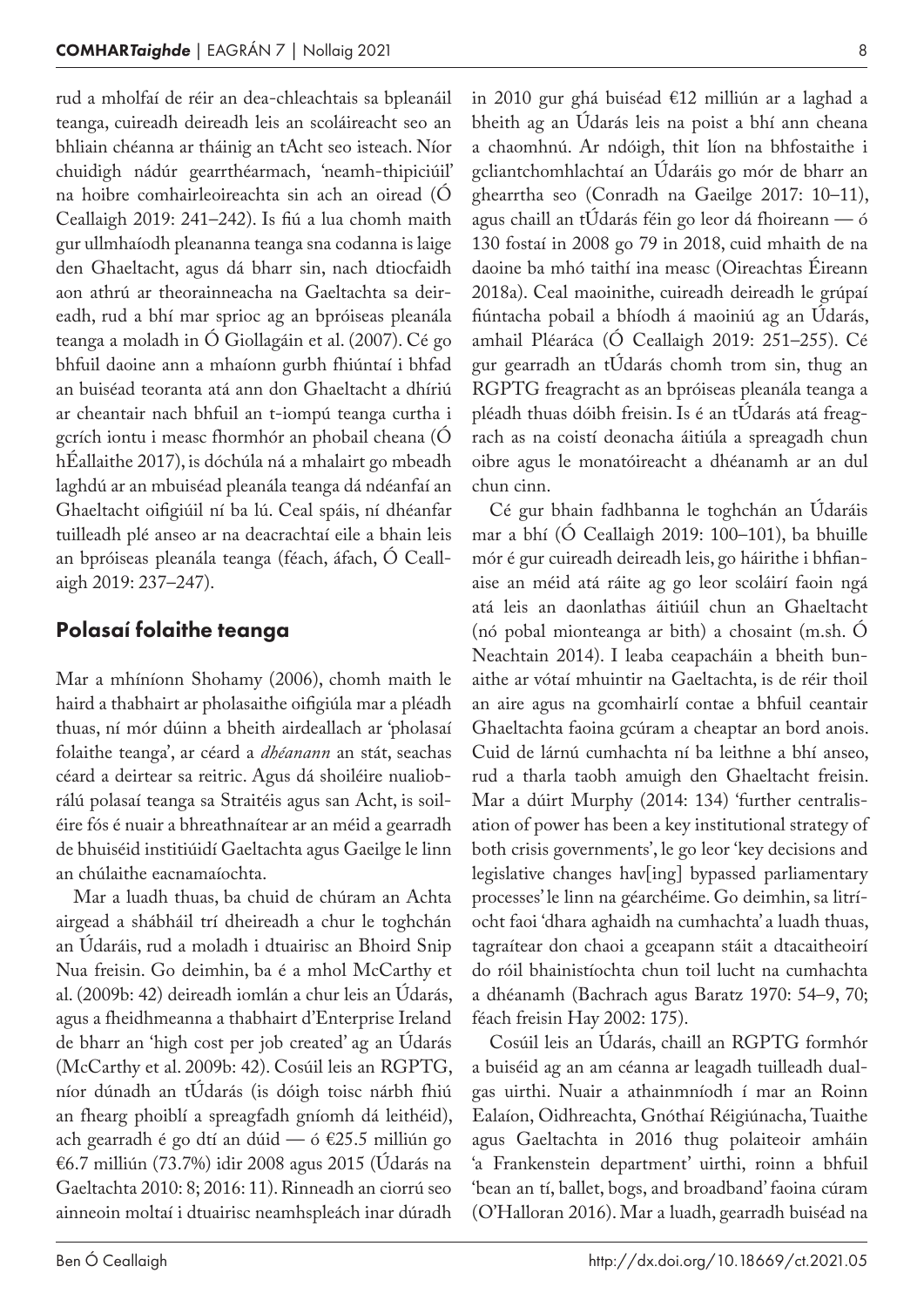roinne breis is 70%, ó €105 milliún go €30 milliún idir 2008–2011 (Ó Murchú 2014). Cuireadh an ciorrú seo i bhfeidhm i leath an ama a maíodh go dtógfadh sé nuair a tagraíodh dó ar dtús (Roinn an Airgeadais 2010: 101) — an chéad phlean riamh a bhaineann leis an nGaeltacht a cuireadh i bhfeidhm roimh an spriocdháta, seans. Cé go bhfuair an roinn €2.5 milliún breise don Ghaeilge agus don Ghaeltacht in 2018, ní raibh anseo ach leath an mhéid a theastaigh ón Roinn (Tuairisc.ie 2018b). Mar sin, cé nár cuireadh deireadh léi ar fad, rud a mhol an Bord Snip Nua, ní thagann an nós coitianta le tagairt do 'Roinn na Gaeltachta' le fírinne an scéil (agus níor tháinig le fada, i ndáiríre), mar ní ann don roinn sin anois nuair nach bhfuil sa nGaeltacht ach driobaillín caol ag deireadh liosta fada cúraimí fánacha.

Gearradh maoiniú Fhoras na Gaeilge go trom freisin — ó €20,125,000 in 2007 go €14,532,000 in 2018; agus boilsciú san áireamh, b'ionann seo agus ciorrú de 39% (Conradh na Gaeilge 2017: 8–9). Cé gur mhaígh an Foras gur theastaigh atheagar a dhéanamh ar an earnáil beag beann ar an ngéarchéim eacnamaíochta, is dóichí ná a mhalairt gur chuir na ciorruithe seo leis an gcinneadh a rinne siad in 2014 deireadh a chur le 13 de na 19 eagraíocht teanga a bhíodh á maoiniú acu (Ó Murchú 2014: 237–296).

Cailleadh maoiniú do na meáin Ghaeilge chomh maith, cé gur gealladh sa Straitéis go ndéanfaí iad a fhorbairt. Gearradh buiséad Gaeilge RTÉ 29% idir 2008 agus 2011. Thit tromlach an ualaigh sin ar Raidió na Gaeltachta, agus faoi 2017 bhí buiséad Raidió na Gaeltachta fós 23% ní b'ísle ná mar a bhí in 2008. Go deimhin, le linn scríobh an ailt seo, mhaígh aighneacht ó fhoireann Raidió na Gaeltachta go bhfuil 'creimeadh' á dhéanamh ar an tseirbhís de bharr easpa acmhainní, agus go bhfuil 30–40% níos lú daoine anois ag obair ann ná a bhí in 2008 (Tuairisc.ie 2021). Is amhlaidh an cás do TG4, cuid mhaith: i ráiteas don Choiste um Chumarsáid, Gníomhú ar son na hAeráide agus Comhshaol in 2016 dúirt bainistíocht an stáisiúin '[t] he combination of the downturn and media market developments have resulted in TG4's advertising and sponsorship income declining by approximately 50% between 2008 and 2016' (TG4 2016: 3–4; féach freisin Ó Gairbhí 2017: 278–297). Tá an patrún suntasach seo le feiceáil i gcás mionteangacha eile san Eoraip freisin — gearradh maoiniú S4C sa mBreatain

Bheag ar bhealach a bhí 'severe and disproportionate' (ar a laghad 36%), de réir an choiste rialtais a dhéanann monatóireacht air, agus gearradh tacaíocht don chraoltóir Bascaise, EPiT, go mór freisin (Culture, Welsh Language and Communications Committee 2017: 10, 2019: 41). Ní mór a lua chomh maith gur tháinig deireadh le roinnt mhaith meán clóite Gaeilge tar éis 2008 freisin, nuachtáin agus tréimhseacháin san áireamh, toradh eile ar na ciorruithe ar bhuiséad Fhoras na Gaeilge (Ó Ceallaigh 2019: 115–132). Cé gur tháinig bláth ar na meáin ar líne ó shin, léiriú eile iad na ciorruithe seo ar an leisce atá ar stát nualiobrálach tacú le cur chun cinn mionteanga.

I gcomórtas le tír cosúil le hAlbain, áit a gcaitear sciar suntasach den bhuiséad teanga ar chúrsaí oideachais, ní áirítear caiteachas ar mhúineadh na Gaeilge sna scoileanna mar chuid de bhuiséad na Gaeilge de ghnáth. Cé gur gearradh siar ar bhuiséid oideachais le linn na tréimhse atá faoi chaibidil anseo, níor tháinig aon laghdú mór ar sholáthar ranganna Gaeilge sna scoileanna dá bharr. Agus go deimhin, is dóigh gurb é an *Polasaí don Oideachas Gaeltachta 2017–2022* an rud ab fhearr a tharla ó thaobh polasaí Gaeilge sa tréimhse 2008–2018, cé nár cuireadh leath a dhóthain acmhainní ar fáil do scoileanna lena chur i bhfeidhm i gceart. Ar an drochuair níl spás san alt seo leis an nganntanas acmhainní seo a phlé go mion, ach ba léir go raibh míshástacht fhairsing ann mar gheall ar an nganntanas acmhainní (Ó Coimín 2017). Gearradh freisin, ar ndóigh, na scoláireachtaí a bhíodh ann leis na costais a chlúdach d'ábhair oidí le linn a dtréimhsí riachtanacha sa nGaeltacht (Conradh na Gaeilge 2012). Rinneadh dul chun cinn san oideachas tríú leibhéal in 2019, áfach, nuair a tosaíodh scéim nua a thugann deis do mhic léinn ráithe nó tuilleadh a chaitheamh sa nGaeltacht (Ó Caollaí 2019).

Mar chuid dá ghealltanas i leith 'neartú creatlach tuaithe na hÉireann', maíodh sa *Plean Forbartha Náisiúnta 2018–2027* go ndéanfar €178 milliún a infheistiú sa nGaeltacht idir 2018 agus 2027, ag cur san áireamh 'méadú incriminteach sa leithdháileadh caipitil bliantúil' don Údarás go €12 milliún (Rialtas na hÉireann 2018: 54). Níor luadh aon spriocdháta cinnte leis seo, ach fiú má chuirtear i bhfeidhm ina iomláine é, ní bheidh fiú 50% den bhuiséad ag an Údarás in 2027 is a bhí in 2008 (Tuairisc.ie, 2018b).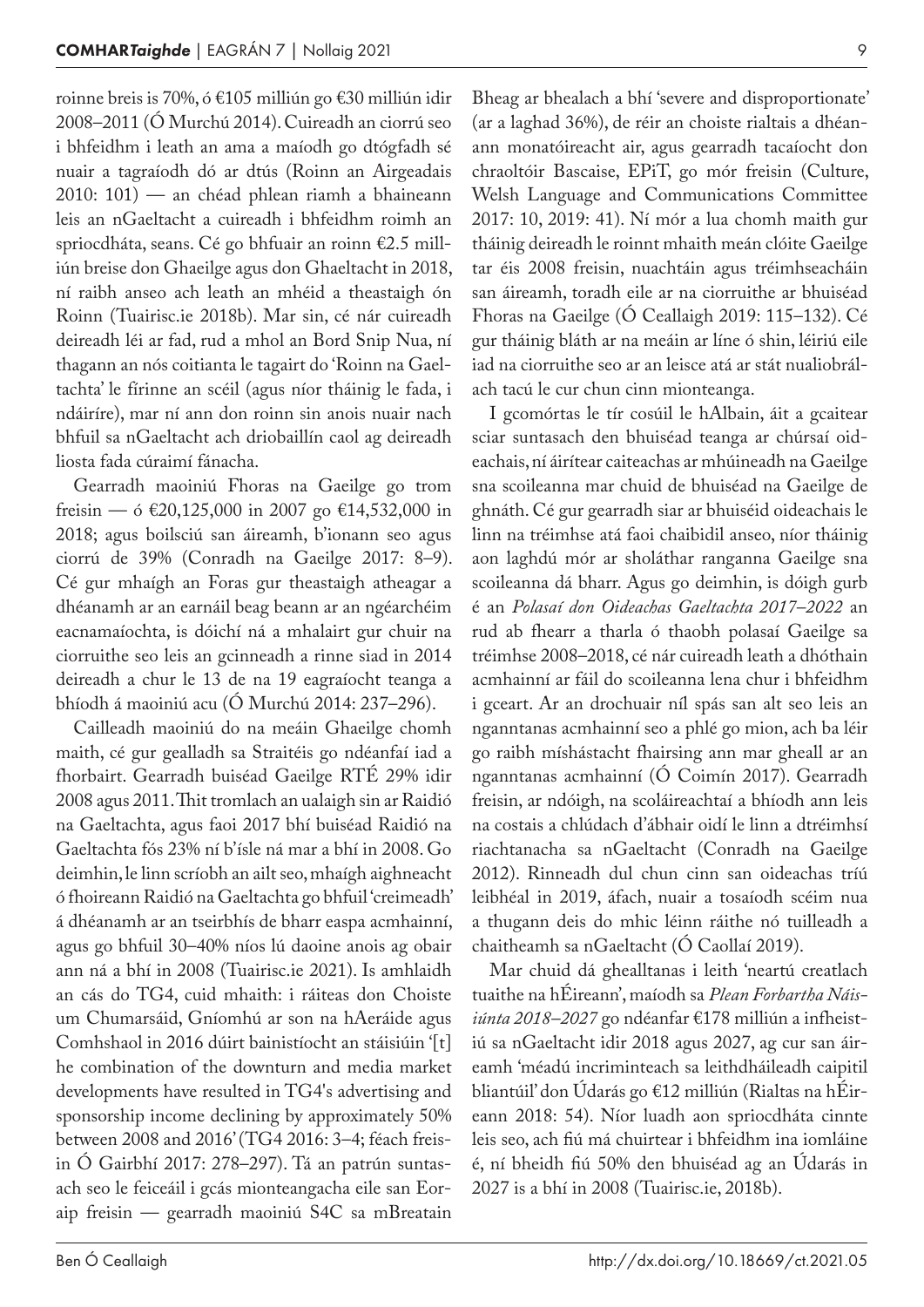Mar bharr air sin, de réir taighde a choimisiúnaigh an grúpa feachtasaíochta Teacht Aniar, sna trí bliana idir 2005 agus 2008 caitheadh €299 milliún ar an nGaeltacht agus na hoileáin, i bhfad ní ba mhó ná an €178 milliún a luaitear sa *Plean Forbartha Náisiúnta* don tréimhse 19 mbliana, 2008–2027. Cosúil le cás an Údaráis, fiú má chloítear leis na gealltanais chaiteachais seo, faoi 2028 is lú i bhfad a bheas buiséad na Gaeltachta agus na n-oileán ná mar a bhí in 2008. Go deimhin, níl sa €178 milliún seo ach beagáinín níos mó ná *leath* ar caitheadh san earnáil idir 2006 agus 2016, cé gurb shin aimsir na gciorruithe (Byrne 2018: 10). Ina fhianaise seo uilig, ba dheacair a shéanadh gur shampla den chothromaíocht phoncaithe i bpolasaí Gaeilge a bhí sa tréimhse a lean 2008, agus athrú ollmhór tagtha ar mhéid na tacaíochta a thugann an stát don teanga in achar gearr.

#### Tátal

Cé go bhfuil roinnt scéimeanna fiúntacha is féidir a chur i bhfeidhm ar bheagán costais, ní rud saor é an t-athneartú teanga. Mar a mhíníonn Ó Riagáin:

[i]f language policies are to have any significant impact, they will require large resources on a scale which has not been hitherto realised. Effective language policies will and must affect all aspects of national life and will have to be sustained for decades, if not forever (Ó Riagáin 1997: 283).

Is é an breac sa mbainne i gcás polasaí Gaeilge, áfach, ná go bhfuil an stát sna 26 contae diongbháilte don nualiobrálachas mar fhealsúnacht eacnamaíochta. Is cur chuige é seo a tharraingíonn tacaíocht stáit siar ó go leor réimsí den pholasaí poiblí, agus an tuairim ann go mbeidh toradh níos fearr orthu má fhágtar iad faoi riaradh chumhacht an mhargaidh. Cuireadh luas mór faoi tharraingt siar tacaíochta stáit do pholasaí Gaeilge sa tréimhse a lean cliseadh eacnamaíochta 2008, mar a léiríodh san alt seo. Cé gur thuill an nualiobrálachas an-droch-chlú mar gheall ar an ngéarchéim sin, leanann sé air, ceal gluaiseacht láidir go leor lena athrú.

Ar ndóigh, ní hé an t-airgead tús agus deireadh cheist an athneartaithe teanga, ach gan maoiniú cuí ní féidir na tacaíochtaí a chur ar fáil a theastaíonn le pleanáil teanga a dhéanamh go héifeachtach. Cé go maítear go minic gur gá aghaidh a thabhairt ar 'mheonta', nó idé-eolaíochtaí teanga (m.sh. Ó Cuaig 2021) i leaba a bheith ag caint ar chúrsaí geilleagair, ní aithnítear i dtráchtaireacht den chineál sin an dlúthnasc atá idir coinníollacha ábhartha eacnamaíochta agus na hidé-eolaíochtaí atá i réim sa tsochaí, rud atá léirithe go minic ag eolaithe polaitiúla. Go deimhin, mar a thaispeánann taighdeoirí amhail Pickett agus Wilkinson (2010) agus Inglehart (2018), cinntíonn an éagobhsaíocht a chruthaíonn an nualiobrálachas go mbíonn clocha níos mó ar a bpaidríní ag formhór na ndaoine ná cúiseanna 'iar-ábharaíocha' mar dhán mionteangacha (Ó Ceallaigh 2019: 149–52).

Is ábhar suntais é gur ar éigean a aithnítear an col atá ag an nualiobrálachas le polasaí sóisialta sa litríocht ar pholasaí teanga, ar cineál polasaí sóisialta é, ar ndóigh. Cé go n-admhaítear go minic go gcuireann fórsaí eacnamaíochta le hiompú teanga, is fíorannamh samplaí den phróiseas seo tugtha ná aon chás leagtha amach a mhíníonn é go beacht, gan trácht ar mholtaí a thabhairt le dul i ngleic leis. Is beag caint a bhíonn ar an neamhréiteach bunúsach seo idir polasaí athneartaithe teanga agus an nualiobrálachas sa dioscúrsa poiblí ar an nGaeilge ach an oiread. Go deimhin, le linn na mblianta ba mheasa den ghéarchéim eacnamaíochta, ní dhearna formhór mór na ngrúpaí teanga sa tír aon iarracht a gcás a nascadh leis an iliomad grúpa a bhí ag troid in aghaidh na déine. Tuigeadh ionsaithe ar an teanga mar rud a bhain le polaiteoirí aonair a raibh fuath pearsanta acu ar an nGaeilge ar chúis éigin, ní mar rud struchtúrtha atá lárnach don chaoi a n-oibríonn an stát. Mar a deir Ó Murchú, '[r]ómhinic sa tír seo cuirtear an locht ar dhaoine nuair is cirte é a chur ar chóras nó ar choinníollacha' (2006: 27). Cé go raibh na mórshiúil 'Dearg le Fearg' ann in 2014, is léir nach raibh siad sách láidir le cur i gcoinne na n-ionsaithe móra a rinneadh ar thacaíocht do phobal na teanga, mar a pléadh thuas. Agus ar ndóigh, chuir an stát an ghluaiseacht ba mhó in aghaidh na gciorruithe sa nGaeltacht, Guth na Gaeltachta, faoi chois in 2012 (Ó Ceallaigh 2019: 219–235).

Tá sé ríthábhachtach a aithint freisin nach feiniméan Éireannach amháin é seo, ach go raibh an cineál patrúin chéanna de chiorruithe tar éis 2008 le feiceáil le teangacha mionlaithe eile freisin, cé nach bhfuil ach fíorbheagán taighde acadúil ann faoin gceist seo go hidirnáisiúnta. Bhí tionchar na déine le feiceáil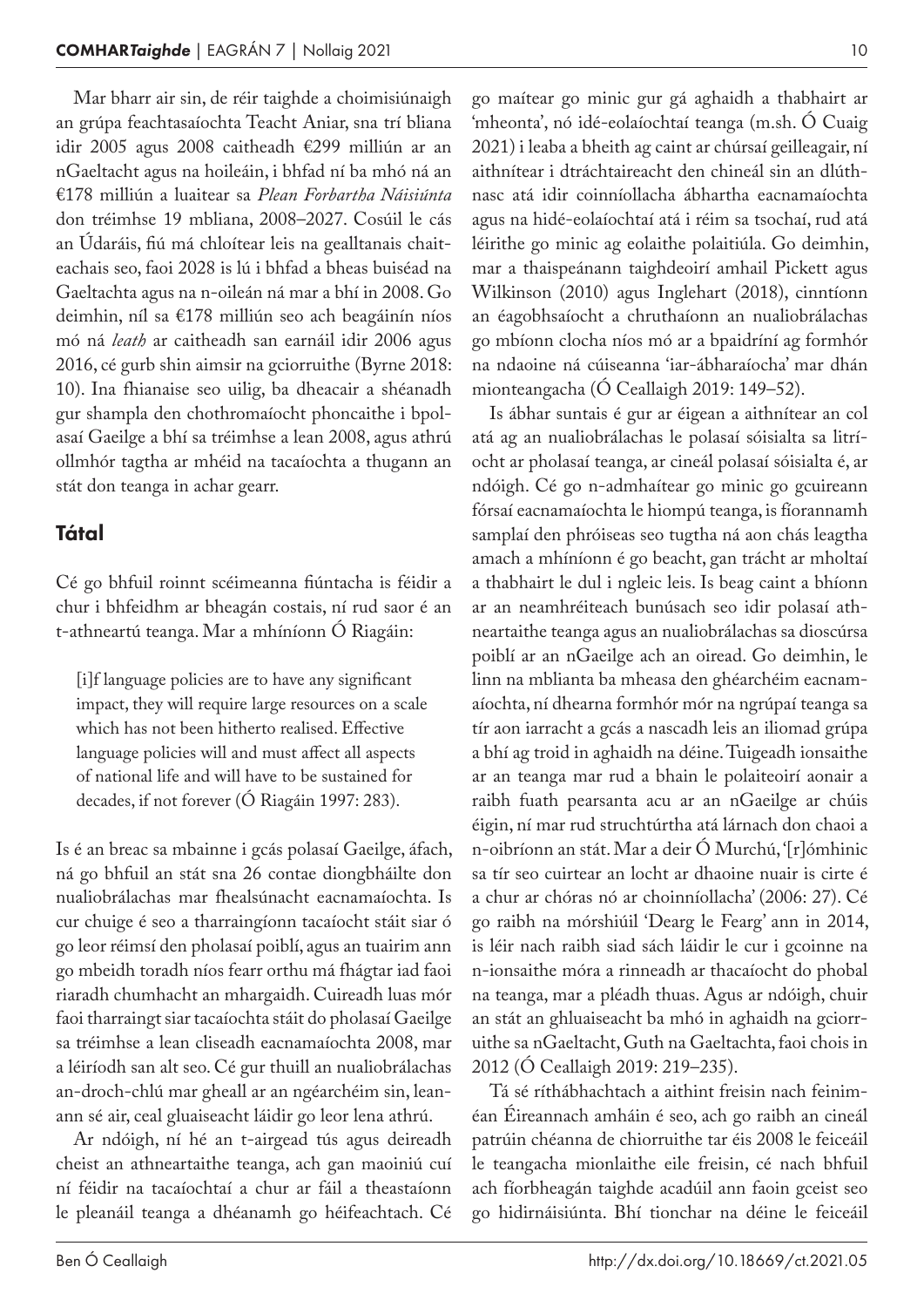go soiléir sa mBreatain Bheag (Cymdeithas Yr Iaith Gymraeg 2015), i dTír na mBascach agus sa gCatalóin chomh maith (Casado Del Río et al. 2016). Ag tabhairt rátaí boilscithe san áireamh, gearradh a bhí ann ar bhuiséad suarach Ghaeilge na hAlban freisin — le rud beag ní ba mhó ná 30% de chiorrú idir 2008 agus 2019 (Misneachd 2021). Ní haon iontas é seo uile — is córas idirnáisiúnta é an caipitleachas. Bíodh is go raibh ciorruithe ní ba mheasa ann don Ghaeilge in Éirinn, níl ansin ach léiriú ar an gcaoi ar ghlac Éire leis an gcur chuige nualiobrálach ar bhealach ní ba dhíograisí ná go leor tíortha eile, agus ar dhonacht na géarchéime eacnamaíochta a tharla sa tír seo dá bharr.

Mar is léir, leis an nualiobrálachas mar idé -eol aíocht chomónta ag lucht na cumhachta in Éirinn (Murphy 2014: 139–40) agus i dtíortha eile chomh maith, tá gá le hanailís níos doimhne a dhéanamh ar an bhfadhb struchtúrtha seo atá taobh thiar de chuid mhaith de na dúshláin atá romhainn. Tá súil agam go gcuirfidh an t alt seo leis an iarracht anailís den sórt sin a dhéanamh.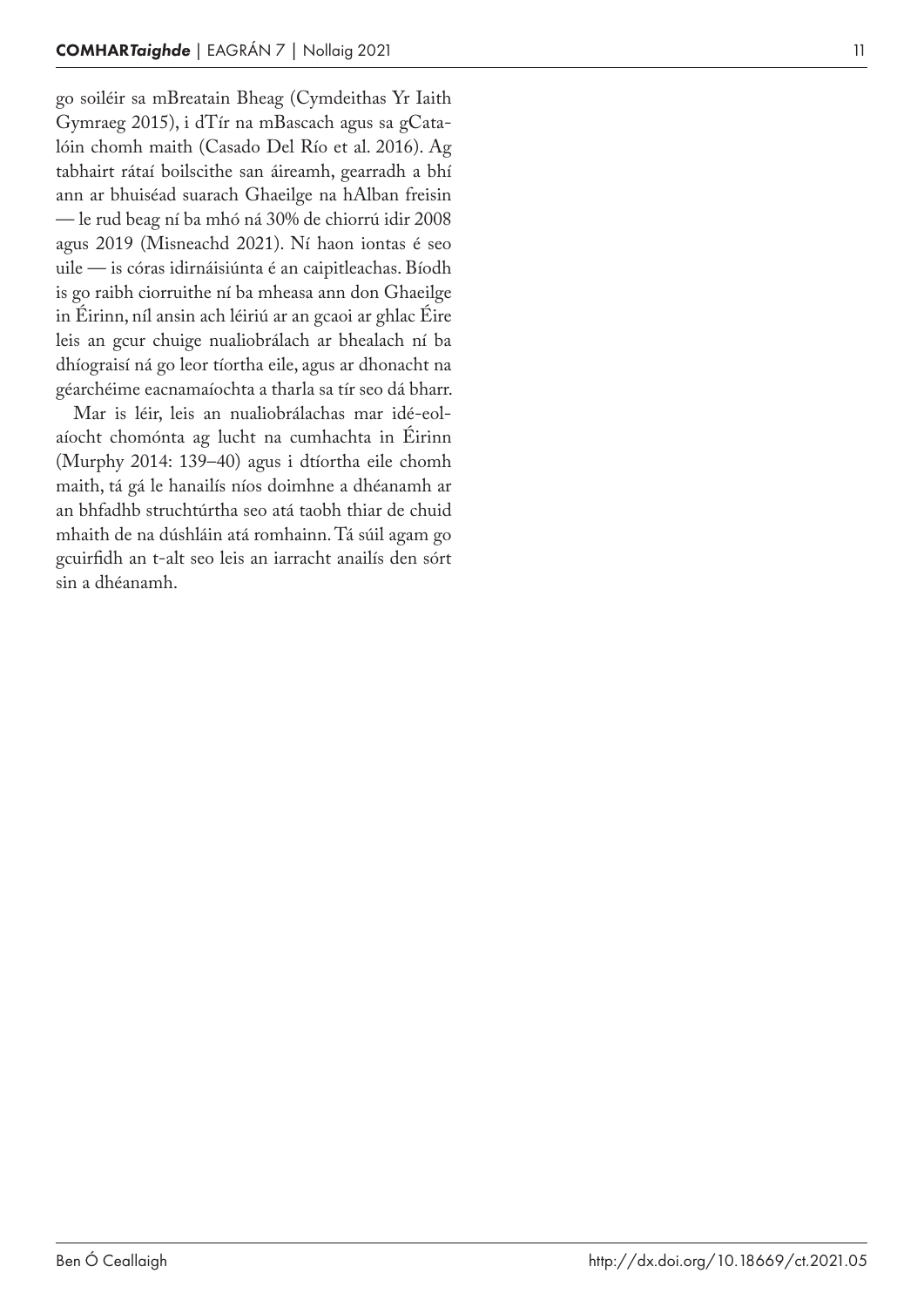### SAOTHAIR A CEADAÍODH

- Allen, K. agus O'Boyle, B. (2013) *Austerity Ireland: The Failure of Irish Capitalism*. London: Pluto Press.
- Bachrach, P. agus Baratz, M. (1963) 'Decisions and Nondecisions: An Analytical Framework'. In: *The American Political Science Review* 57 (3): 632–642.
- Bachrach, P. agus Baratz, M. (1970) *Power and Poverty*. Oxford: Oxford University Press.
- Block, F. (2020) [1977] *The Ruling Class Does Not Rule*. Ar fáil ag: https://jacobinmag. com/2020/04/ruling-class-capitalist-state-reformtheory [faighte 5 Iúil 2021].
- Brennan, M. (2010) 'Vow to triple our Irish speakers Government unveils its 20-year strategy'. In: *Irish Independent*, 22 Nollaig 2010. Ar fáil ag: http:// www.independent.ie/irish-news/vow-to-tripleour-irish-speakers-26608582.html [faighte 22 Eanáir 2021].
- Byrne, S. (2018) *An Plean Forbartha Náisiúnta agus an Ghaeltacht 2018–2027*. Ar fáil ag: https:// teachtaniar.eu/proxy/pdf/anaili-s-ar-chaiteachasan-rialtais-ar-an-ngaeltacht-agus-an-ghaeilgeleagan-deif-22052018-g/ [faighte 23 Eanáir 2021].
- CAI (2010) *Ireland: Letter of Intent, Memorandum of Economic and Financial Policies, and Technical Memorandum of Understanding*. Ar fáil ag: https:// www.imf.org/external/np/loi/2010/irl/120310.pdf [faighte 4 Aibreán 2020].
- Cairney, P. (2012) *Understanding Public Policy*. Basingstoke: Palgrave Macmillan.
- Casado Del Río, M. A. et al. (2016) 'The impact of the cuts to regional public service broadcasters on the audiovisual industry: the Basque Country and Catalonia (2007–2014)'. In: *Communication & Society* 29 (4): 9–27.
- Coimisiún na Gaeltachta (2002) *Tuarascáil/ Report*. Baile Átha Cliath: An Roinn Ealaíon, Oidhreachta, Gaeltachta agus Oileán.
- Conradh na Gaeilge (2012) *Scannal Deireadh A Chur Le Deontas Gaeltachta na nÁbhar Oidí*. Ar fáil ag: https://cnag.ie/ga/nuacht/166-no-coordinationin-decision-to-abolish-gaeltacht-grants-fortrainee-teachers.html [faighte 23 Eanáir 2021].
- Conradh na Gaeilge (2017) *Infheistíocht sa Ghaeilge agus sa Ghaeltacht ó 2018 ar aghaidh — An cás le haghaidh maoiniú bhreise. Leagan 5.0*. Ar fáil ag: https://www.cnag.ie/images/ GaelV%C3%B3ta/24SA2017\_Plean\_ MaoiniuBreise.pdf [faighte 21 Iúil 2020].
- Coulter, C. agus Nagle, A. (2015) *Ireland under Austerity: Neoliberal Crisis, Neoliberal Solutions*. Manchester: Manchester University Press.
- Culture, Welsh Language and Communications Committee (2017) *Outside the Box: The Future of S4C*. Ar fáil ag: https://senedd.wales/laid%20 documents/cr-ld11157/cr-ld11157-e.pdf [faighte 8 Iúil 2021].
- Culture, Welsh Language and Communications Committee (2019) *Supporting and Promoting the Welsh Language*. Ar fáil ag: https://senedd.wales/ laid%20documents/cr-ld12636/cr-ld12636-e.pdf [faighte 8 Iúil 2021].
- Cymdeithas Yr Iaith Gymraeg (2015) *Lack of investment in the Welsh language: Welsh Government draft budget proposals for 2015–16. Response from Cymdeithas yr Iaith Gymraeg (The Welsh Language Society)*. Ar fáil ag: https://business. senedd.wales/documents/s30197/FIN4%20 -%2015-16WGDB17%20The%20Welsh%20 Language%20Society.pdf [faighte 8 Iúil 2021].
- Dáil Éireann (2017) *Scéim na mBóithre Pobail. Dáil Éireann Debate, Tuesday — 11 April 2017. Scéim na mBóithre Pobail. Written Answers. Ceist 470 ó Pearse Doherty don Aire Ealaíon, Oidhreachta, Gnóthaí Réigiúnacha, Tuaithe agus Gaeltachta Seán Kyne*. Ar fáil ag: https://www. oireachtas.ie/en/debates/question/2017-04-11/470/?highlight%5B0%5D=na [faighte 22 Eanáir 2021].
- Dáil Éireann (2018a) *Straitéis 20 Bliain don Ghaeilge: Dáil Éireann Debate, Tuesday — 23 January 2018*. Ar fáil ag: https://www.oireachtas.ie/ [faighte 22 Eanáir 2021].
- Donovan, D. (2016) *Independent Evaluation Office of the International Monetary Fund Background Paper: the IMF's Role in Ireland*. Ar fáil ag: https:// ieo.imf.org/~/media/IEO/Files/evaluations/ completed/07-28-2016-the-imf-and-the-crisesin-greece-ireland-and-portugal/eac-bp-16-02-04-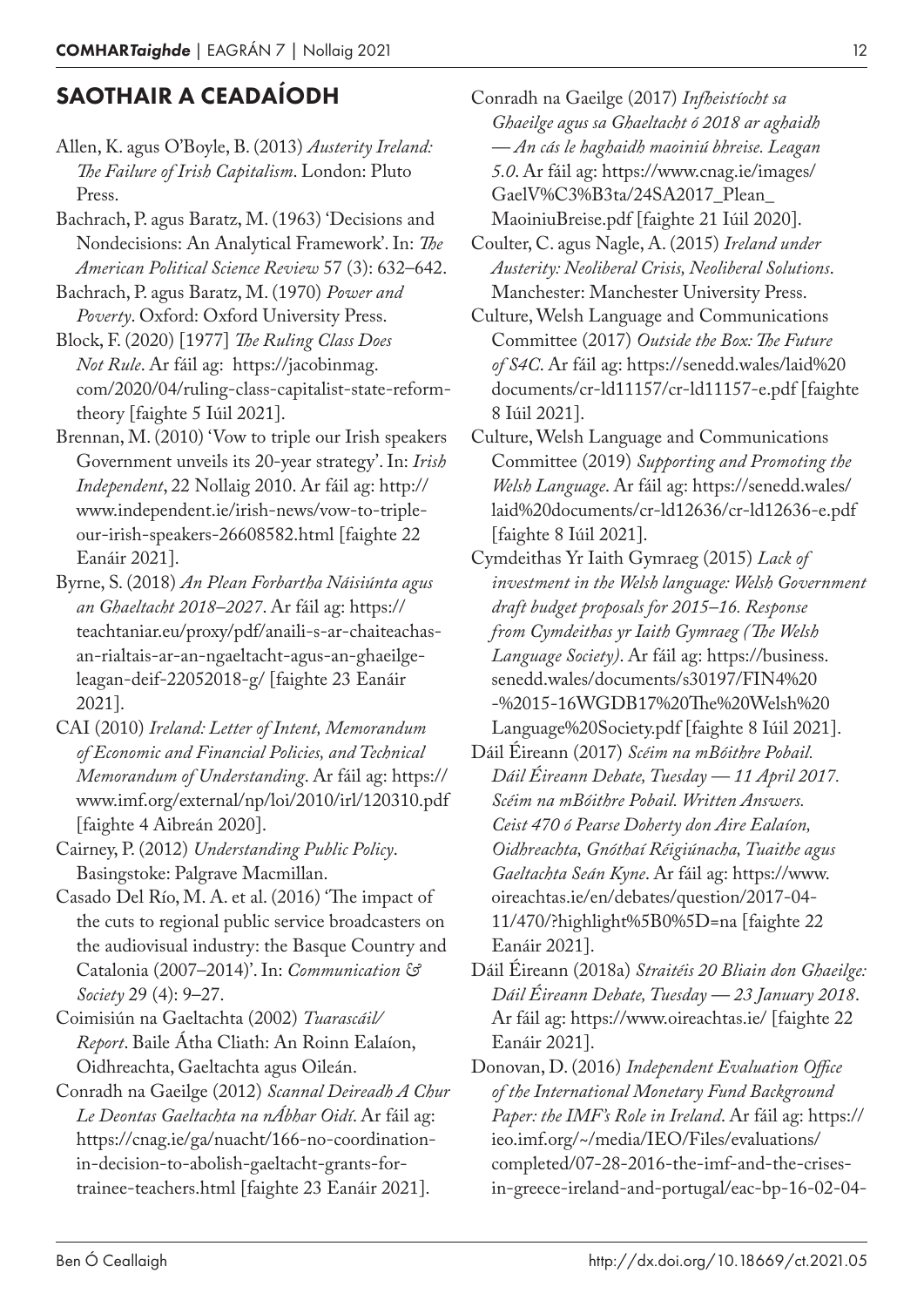the-imf-s-role-in-ireland-v5.ashx [faighte 4 Iúil 2021].

Edwards, J. (2007) 'Language Revitalization and its Discontents: An essay and review of Saving languages: An introduction to language revitalization'. In: *Canadian Journal of Applied Linguistics* 10 (1): 101–120.

Gamble, A. (2009) *The Spectre at the Feast: Capitalist Crisis and the Politics of Recession*. Basingstoke: Palgrave Macmillan.

- Guth na Gaeltachta (2010) *Open letter to An Taoiseach and An Tánaiste about the future of the Gaeltacht*. Ar fáil ag: https://web.archive.org/ web/20130709031701/http://guthnag.com/ summary.html [faighte 23 Eanáir 2021].
- Hardiman, N. agus Regan, A. (2012) 'The politics of austerity in Ireland'. In: *Intereconomics* 48 (1): 9–13.
- Hay, C. (2002) *Political Analysis: A Critical Introduction*. Basingstoke: Palgrave Macmillan.
- Inglehart, R. (2018) 'The Silent Revolution in Reverse: The Rise of Trump and the Authoritarian Populist Parties'. In: Inglehart, R. (eag.) *Cultural Evolution: People's Motivations are Changing, and Reshaping the World*. Cambridge: Cambridge University Press: 73–199.
- Jordan, A. G. agus Richardson, J. J. (1987) *British Politics and the Policy Process*. London: Allen & Unwin.
- Kay, A. (2005) 'A Critique of the use of Path Dependency in Policy Studies'. In: *Public Administration* 83 (3): 553–571.
- Kirby, P. (2010) *Celtic Tiger in Collapse: Explaining the Weaknesses of the Irish Model*. Basingstoke: Palgrave MacMillan.

Klein, N. (2007) *The Shock Doctrine: The Rise of Disaster Capitalism*. London: Allen Lane.

Krugman, P. (2015) 'The Austerity Delusion'. In: *The Guardian*, 29 Aibreán 2015. Ar fáil ag: http://www.theguardian.com/business/nginteractive/2015/apr/29/the-austerity-delusion [faighte 22 Eanáir 2021].

Laeven, L. agus Valencia, F. (2012) *Systemic Banking Crises Database: An Update*. Ar fáil ag: https:// www.imf.org/external/pubs/ft/wp/2012/wp12163. pdf [faighte 22 Eanáir 2021].

- Lenoach, C. et al. (2012) *An Chonair Chaoch: An Mionteangachas sa Dátheangachas*. Indreabhán: Leabhar Breac.
- Lukes, S. (1974) *Power: A Radical View*. London: Macmillan.
- MacCarthaigh, M. (2017) 'Reforming the Irish public service: A multiple streams perspective'. In: *Administration* 65 (2): 145–164.

McCabe, C. (2013) *Sins of the Father: The Decisions that Shaped the Irish Economy*. Dublin: History Press.

- McCarthy, C. et al. (2009a) *Report of the Special Group on Public Service Numbers and Expenditure Programmes Volume I*. Dublin: Department of Finance.
- McCarthy, C. et al. (2009b) *Report of the Special Group on Public Service Numbers and Expenditure Programmes Volume II: Detailed Papers*. Dublin: Department of Finance.
- Mercille, J. agus Murphy, E. (2015) *Deepening Neoliberalism, Austerity and Crisis: Europe's Treasure Ireland*. Basingstoke: Palgrave Macmillan.
- Mirowski, P. (2013) *Never Let a Serious Crisis go to Waste: How Neoliberalism Survived the Financial Meltdown*. London: Verso.
- Misneachd (2021) 'Empowering Gaelic Communities: A New Deal for Gaelic Language Community Development — Cumhachd ann an Làmhan nan Coimhearsnachdan: Cothrom Ùr do Leasachadh Coimhearsnachd na Gàidhlig. Discussion paper'. Ar fáil ag: https://drive.google. com/file/d/1kWBw6y\_OP\_dskF9Yebt4dJeY4x-Ut9C5/view [faighte 8 Iúil 2021].
- Murphy, M. P. (2014) 'Ireland: Celtic Tiger in Austerity — Explaining Irish Path Dependency'. In: *Journal of Contemporary European Studies* 22 (2): 132–142.

Murphy, M. P. agus Dukelow, F. (2016) *The Irish Welfare State in the Twenty-First Century*. Basingstoke: Palgrave MacMillan.

Ó Caollaí, É. (2019) ''Erasmus na Gaeilge' to bring 175 students to Gaeltacht areas'. In: *Irish Times*, 13 Bealtaine 2019. Ar fáil ag: https://www. irishtimes.com/news/education/erasmus-nagaeilge-to-bring-175-students-to-gaeltachtareas-1.3890310 [faighte 26 Deireadh Fómhair 2021].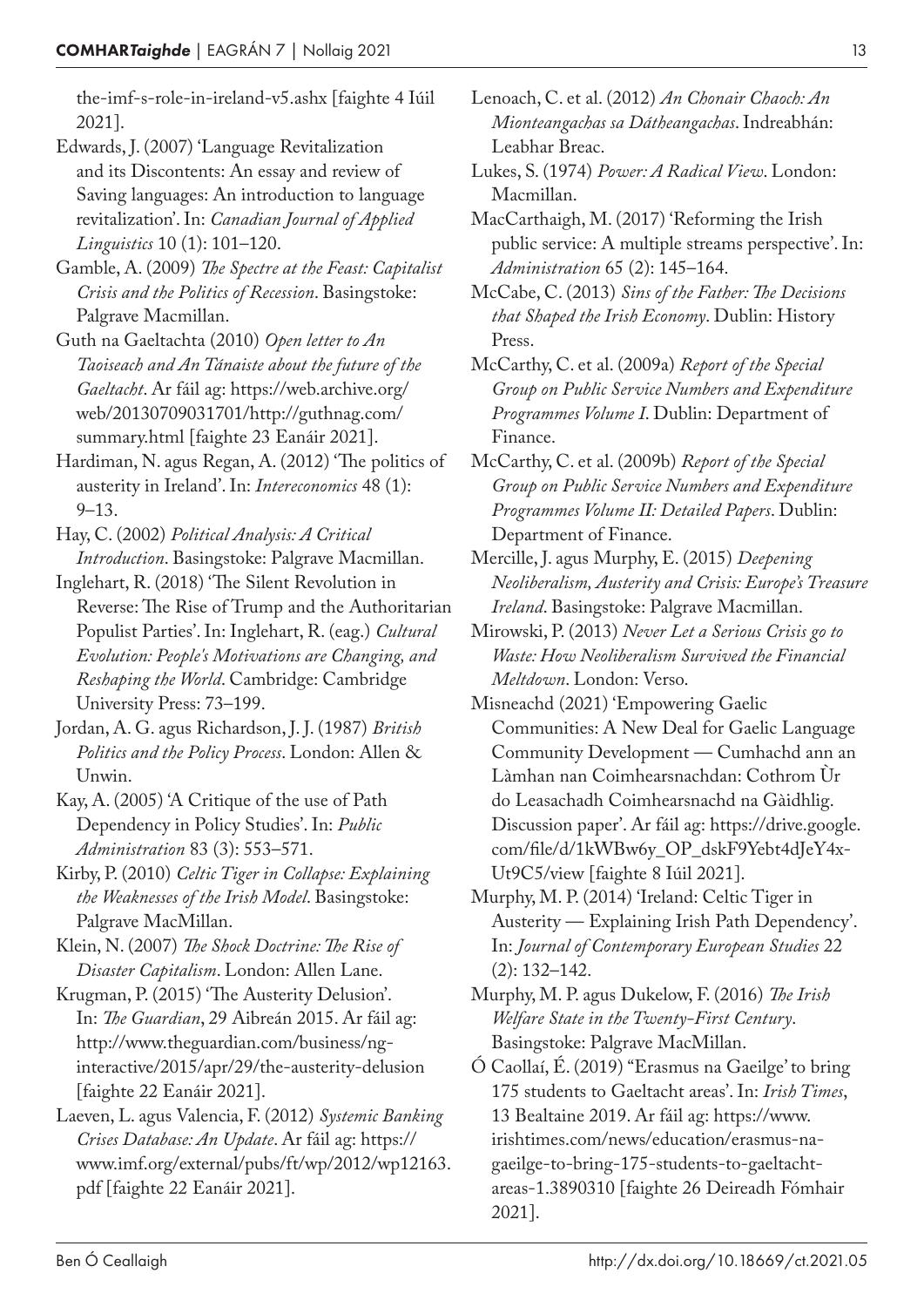- Ó Ceallaigh, B. (2019) *Neoliberalism and Language Shift: the Great Recession and the Sociolinguistic Vitality of Ireland's Gaeltacht, 2008–18*. Tráchtas PhD, Ollscoil Dhún Éideann (neamhfhoilsithe). Ar fáil ag: https://era.ed.ac.uk/handle/1842/37133 [faighte 23 Eanáir 2021].
- Ó Ceallaigh, B. (2020) 'Neoliberal globalisation and language minoritisation: Lessons from Ireland 2008–18'. In: *Language and Communication* 75: 103–116.
- Ó Coimín, M. (2014) 'Cóipeáil, comhtharlú nó comhcheilg?' In: *Tuairisc.ie*, 9 Deireadh Fómhair 2014. Ar fáil ag: http://tuairisc.ie/coipeailcomhtharlu-comhcheilg/ [faighte 23 Eanáir 2021].
- Ó Coimín, M. (2017) 'Imní ar phríomhoidí Gaeltachta faoi easpa múinteoirí do chur i bhfeidhm an pholasaí oideachais Gaeltachta'. In: *Tuairisc.ie*, 15 Bealtaine 2017. Ar fáil ag: http:// tuairisc.ie/imni-ar-mhuinteoiri-gaeltachta-faoineaspa-muinteoiri-ata-a-gcur-ar-fail-do-chur-ibhfeidhm-an-pholasai-oideachais-gaeltachta/ [faighte 23 Eanáir 2021].
- Ó Cuaig, S. (2021) 'Le go mbeadh seans ar bith ag an nGaeltacht caithfimid éirí i bhfad níos bródúla aisti'. In: *Tuairisc.ie*, 12 Eanáir 2021. Ar fáil ag: https://tuairisc.ie/le-go-mbeadh-seans-ar-bithag-an-ngaeltacht-caithfimid-eiri-i-bhfad-niosbrodula-aisti/ [faighte 8 Iúil 2021].
- Ó Gairbhí, S. T. (2017) *Súil Eile*. Baile Átha Cliath: Cois Life.
- Ó Giollagáin, C. (2018) 'Tús áite d'fhealsúnacht na bhfoghlaimeoirí Gaeilge seachas do riachtanais an phobail Ghaelaigh i bplean nua an Rialtais'. In: *Tuairisc.ie*, 5 Iúil 2018. Ar fáil ag: https://tuairisc. ie/tus-aite-dfhealsunacht-na-bhfoghlaimeoirigaeilge-seachas-do-riachtanais-an-phobailghaelaigh-i-bplean-nua-an-rialtais/ [faighte 23 Eanáir 2021].
- Ó Giollagáin, C. et al. (2007) *Staidéar Cuimsitheach Teangeolaíoch ar Úsáid na Gaeilge sa Ghaeltacht*. Baile Átha Cliath: Oifig an tSoláthair.
- Ó hÉallaithe, D. (2017) 'Athraímis na teorainneacha, ach 'cultural appropriation' a bheadh i stádas Gaeltachta do leithéid Chluain Dolcáin'. In: *Tuairisc.ie*, 24 Feabhra 2017. Ar fáil ag: http:// tuairisc.ie/athraimis-na-teorainneacha-ach-

cultural-appropriation-a-bheadh-i-stadasgaeltachta-do-leitheid-chluain-dolcain/ [faighte 23 Eanáir 2021].

- Ó hIfearnáin, T. agus Walsh, J. (2018) *An Meon Folaithe: Idé-eolaíochtaí agus iompar lucht labhartha na Gaeilge in Éirinn agus in Albain*. Baile Átha Cliath: Cois Life.
- Ó Murchú, H. (2014) *More Facts About Irish, volume 2*. Ar fáil ag: https://web.archive.org/ web/20171222121044/http://www.gaelport. com/uploads/documents/More%20Facts%20 About%20Irish%20(2014)%20-%20Helen%20 %C3%93%20Murch%C3%BA.pdf [faighte 23 Eanáir 2021].
- Ó Murchú, M. (2006) *Ag Dul Ó Chion? Cás na Gaeilge 1952–2002*. Baile Átha Cliath: Coiscéim.
- Ó Neachtain, E. (2014) 'The Irish Gaeltacht: the limitations of regional development and linguistic autonomy'. In: Salat, L. et al. (eag.) *Autonomy Arrangements around the World: A Collection of Well and Lesser Known Cases*. Editura Institutului pentru Studierea Problemelor Minorităţilor Naţionale: 367–415.
- Ó Riagáin, P. (1996) 'Reviving the Irish language: 1893–1993: The first one hundred years'. In: Nic Craith, M. (eag.) *Watching One's Tongue: Issues in Language Planning*. Learpholl: Liverpool University Press: 33–55.
- Ó Riagáin, P. (1997) *Language Policy and Social Reproduction: Ireland 1893–1993*. Oxford: Clarendon Press.
- O'Brien, P. (2012) 'Opposition TDs stage walkout… over Gaeltacht'. In: *Irish Examiner*, 20 Iúil 2012. Ar fáil ag: http://www.irishexaminer.com/ireland/ politics/opposition-tds-stage-walkout-overgaeltacht-201372.html [faighte 22 Eanáir 2021].
- O'Halloran, M. (2016) 'Arts now a 'Frankenstein department', says Sinn Féin'. In: *Irish Times*, 23 Meitheamh 2016. Ar fáil ag: https://www. irishtimes.com/news/politics/oireachtas/artsnow-a-frankenstein-department-says-sinnf%C3%A9in-1.2695535 [faighte 22 Eanáir 2021].
- Oireachtas Éireann (2018) 'Joint Committee on Culture, Heritage and the Gaeltacht díospóireacht — Dé Céadaoin, 9 Beal 2018. Na hEalaíona agus an Ghaeilge: Plé (Atógáil)'. Ar fáil ag: https://www.oireachtas.ie/ga/debates/debate/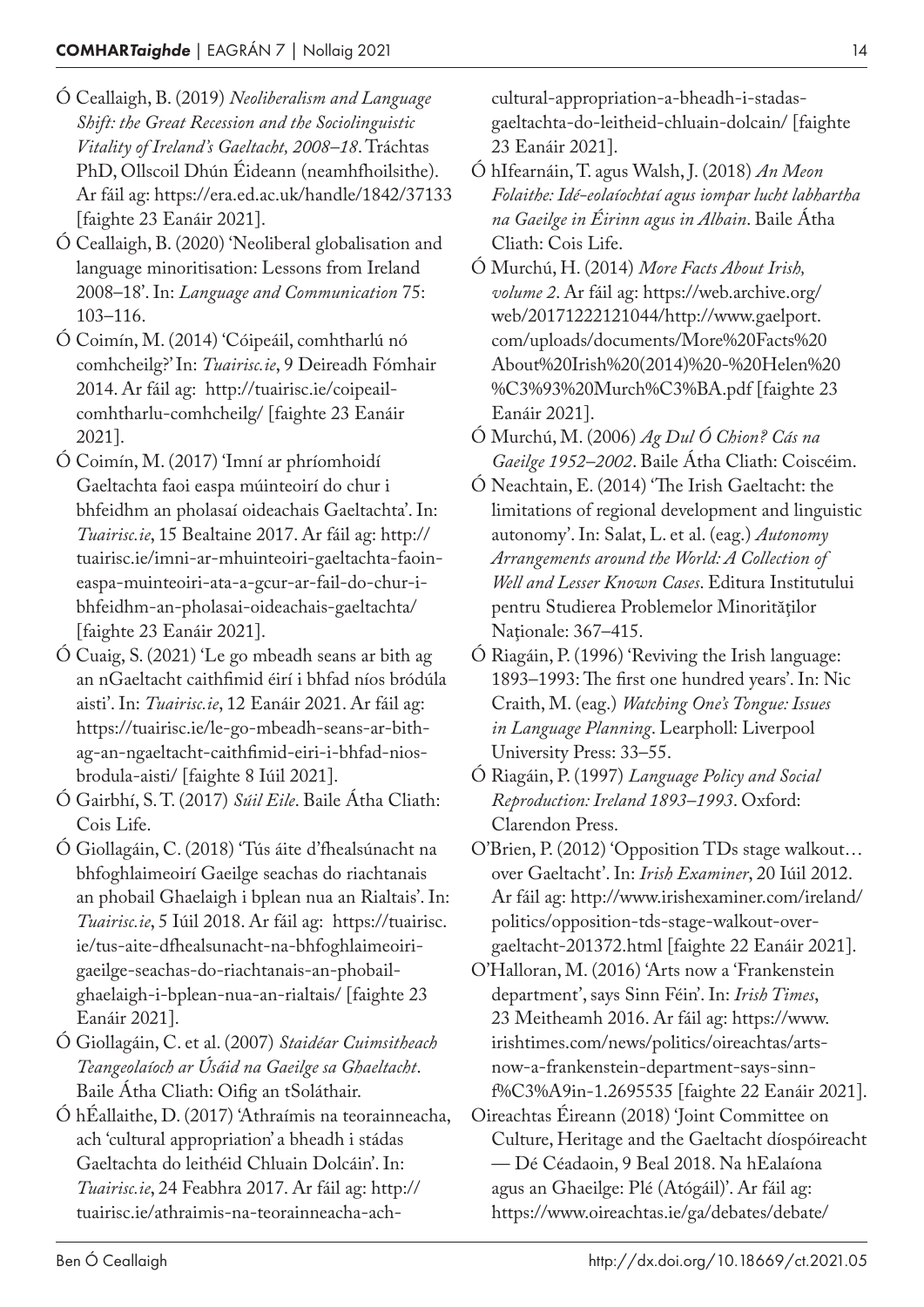joint\_committee\_on\_culture\_heritage\_and\_the\_ gaeltacht/2018-05-09/3/ [faighte 22 Eanáir 2021].

Peck, J. agus Tickell, A. (2002) 'Neoliberalizing Space'. In: *Antipode* 34: 380–404.

Picket, K. & Wilkinson, R. (2010) *The Spirit Level: Why Greater Equality Makes Societies Stronger*. New York: Bloomsbury Press.

Rialtas na hÉireann (2010) *An Straitéis 20 Bliain don Ghaeilge 2010–2030*. Baile Átha Cliath: Oifig an tSoláthair.

Rialtas na hÉireann (2012) *Acht na Gaeltacht, 2012 agus Meabhrán Míniúcháin Agus Airgeadais*. Ar fáil ag: https://www.oireachtas.ie/ga/bills/ bill/2012/53/ [faighte 23 Eanáir 2021].

Rialtas na hÉireann (2018) *Tionscadal Éireann 2040: An Plean Forbartha Náisiúnta 2018–2027*. Ar fáil ag: https://www.gov.ie/pdf/?file=https:// assets.gov.ie/99108/b7cd12f1-f418-4308-af67-7cdf74b97bd1.pdf#page=null [faighte 23 Eanáir 2021].

Roche, W. K. et al. (2017) *Austerity and Recovery in Ireland: Europe's Poster Child and the Great Recession*. Oxford: Oxford University Press.

Roinn an Airgeadais (2010) *Infrastructure Investment Priorities 2010–2016: A Financial Framework*. Ar fáil ag: http://edepositireland.ie/ bitstream/handle/2262/79898/infrastructure%20 investment%20priorites%202010-2016.pdf [faighte 23 Eanáir 2021].

Roinn an Taoisigh (2015) *An Straitéis 20 Bliain don Ghaeilge 2010–2030 Tuarascáil ar dhul chun cinn: Iúil 2013–Meán Fómhair 2014 Roinn an Taoisigh*. Ar fáil ag: https://web.archive. org/web/20190208153910/https://www. taoiseach.gov.ie/irish/Foilseach%C3%A1in/ Foilseach%C3%A1in\_2014/Tuairascail\_ Strait%C3%A9is\_20\_Bliain\_don\_ Ghaeilge\_2010-2030.pdf [faighte 12 Eanáir 2021].

Roinn Turasóireachta, Cultúir, Ealaíon, Gaeltachta, Spóirt agus Meán (2020) *Acht na Gaeltachta 2012: Treoirlínte Pleanála Teanga. Eagrán 5*. Ar fáil ag: https://www.gov.ie/ga/foilsiuchan/treoirlintepleanala-teang/ [faighte 22 Eanáir 2021].

Seanad Éireann (2017) Seanad Éireann díospóireacht — Déardaoin, 2 Feabh 2017 Irish Language: Statements. Ar fáil ag: https://www. oireachtas.ie/ga/debates/debate/seanad/2017-02-02/12/?highlight%5B0%5D=irish [faighte 23 Eanáir 2021].

Shohamy, E. (2006) *Language Policy: Hidden Agendas and New Approaches*. New York: Routledge.

TG4. (2016) *Joint Committee on Communications, Climate Action and Environment: Public Consultation on Funding of Public Service Broadcasting in Ireland. 22nd November 2016*. Ar fáil ag: https://web.archive. org/web/20180429152034/http://www. oireachtas.ie/parliament/media/committees/ communicationsclimatechangenaturalresources/ publicservicebroadcasting/opening-statements/ TG4-PaipearCulraComhchoisteOireachtais.docx [faighte 1 Nollaig 2021].

Tuairisc.ie (2017) 'Coiste Gaeilge an Rialtais ag bun an tábla maidir le cruinnithe — figiúirí nua'. In: *Tuairisc.ie*, 25 Bealtaine 2017. Ar fáil ag: http:// tuairisc.ie/coiste-gaeilge-an-rialtais-ag-bun-antabla-maidir-le-cruinnithe-figiuiri-nua/ [faighte 23 Eanáir 2021].

Tuairisc.ie (2018a) 'Níl feidhm ar bith le haon chuid den struchtúr a bhí in ainm is an Straitéis 20 Bliain don Ghaeilge a chur i gcrích — taighde nua'. In: *Tuairisc.ie*, 21 Márta 2018. Ar fáil ag: https://tuairisc.ie/nil-feidhm-ar-bith-le-haonchuid-den-struchtur-a-bhi-in-ainm-is-anstraiteis-20-bliain-don-ghaeilge-a-chur-i-gcrichtaighde-nua/ [faighte 23 Eanáir 2021].

Tuairisc.ie (2018b) 'Leath an méid airgid bhreise a mheas siad a bhí ag teastáil don Ghaeilge a fuair Roinn na Gaeltachta do 2018'. In: *Tuairisc. ie*, 22 Feabhra 2018. Ar fáil ag: https://tuairisc. ie/leath-an-meid-airgid-breise-a-mheas-siad-abhi-ag-teastail-don-ghaeilge-a-fuair-roinn-nagaeltachta-do-2018/ [faighte 23 Eanáir 2021].

Tuairisc.ie (2021) ''Creimeadh' á dhéanamh ar sheirbhís Raidió na Gaeltachta de dheasca easpa acmhainní'. In: *Tuairisc.ie*, 12 Feabhra 2021. Ar fáil ag: https://tuairisc.ie/creimeadh-a-dheanamhar-sheirbhis-raidio-na-gaeltachta-de-dheascaeaspa-acmhainni/ [faighte 7 Iúil 2021].

Údarás na Gaeltachta (2010) *Tuarascáil Bhliantúil agus Cuntais 2009/Annual Report and Accounts 2009*. Ar fáil ag: https://web.archive.org/